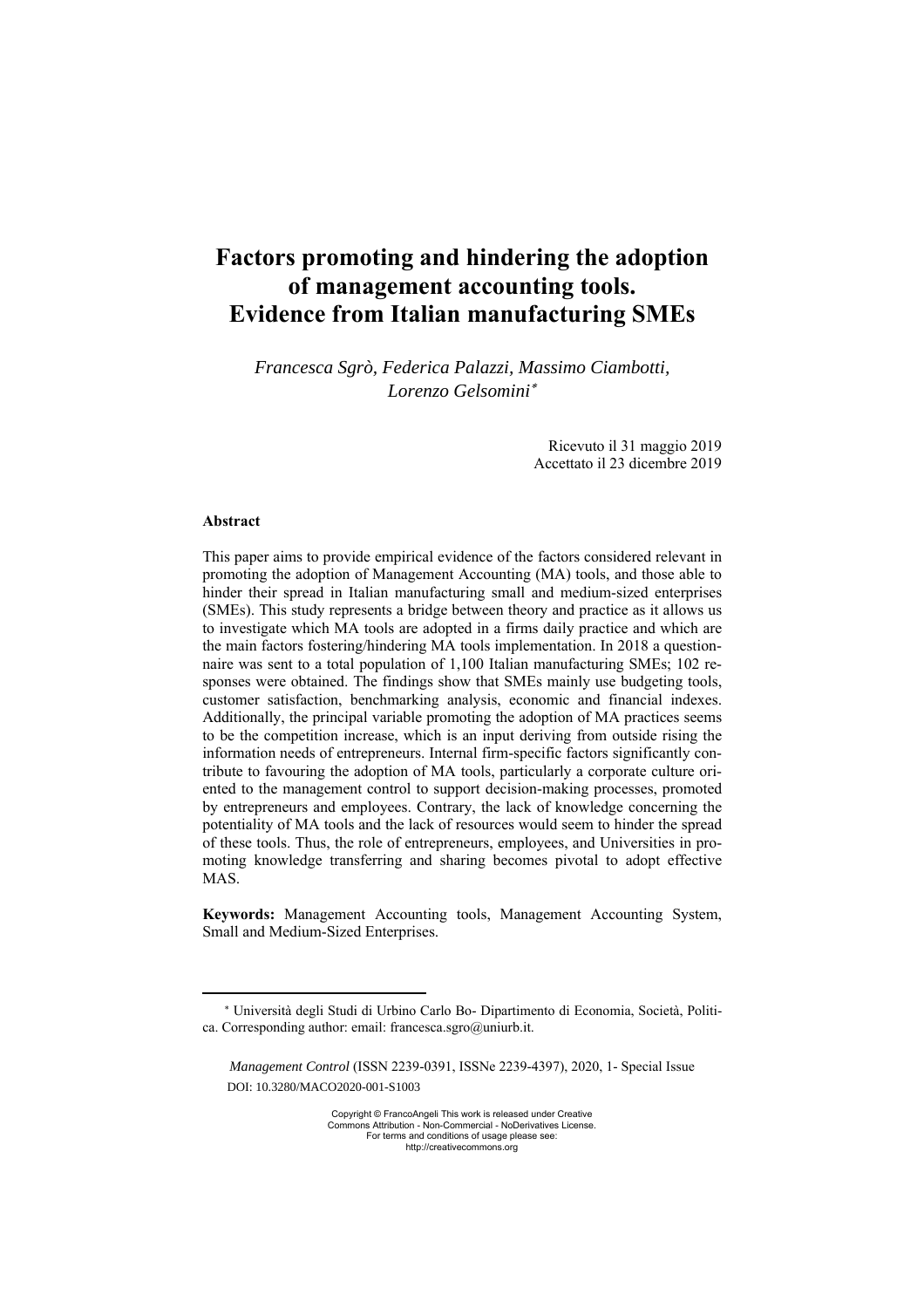## **1. Introduction**

Notwithstanding the growing interest in management accounting literature, studies regarding the Management Accounting (MA) tools in Small and Medium-sized Enterprises (SMEs) are still limited (López and Hiebl, 2015; Mitchell and Reid, 2000).

To date, most of studies mainly focus on analysing how a wellstructured approach to measuring performance in SMEs could improve strategic control (Hudson et al., 2001), or how MA tools differ depending on the corporate size (Brierley, 2011) and, how the implementation of an effective information system helps to grow the firm's revenue (Hughes, 2005).

Moreover, Ng et al. (2013) have developed a framework for the systematic examination of management accounting practices in small businesses using a revenue management perspective. Additionally, the MA and the Management Control (MC) practices have been investigated within family and non-family businesses by providing findings on how these practices seem to be generally more or less relevant depending on the ownership (Senftlechner and Hiebl, 2015; Cesaroni and Sentuti, 2019). Instead, other Authors (Broccardo et al., 2017; Cinquini et al., 2016) by investigating management and implications issues about performance measurement systems (PMSs) in Italian SMEs, highlighted the strategic importance of managerial tools for a firm's management, growth, and improvement, especially regarding budgeting tools. More recently, Azudin and Mansor (2018) have analysed the impact of contingency variables on the MA practices, with a focus on Malaysian SMEs. Other Authors (Danes et al., 2008; Halabi et al., 2010) stated that the MA and the information systems of SMEs are informal and simple, and mainly used for operational purposes (Aureli et al., 2012). Moreover, according to López and Hiebl (2015), which have reviewed about 73 articles belonging to several management accounting journals during the period 1985-2012, numerous significant variables emerge such as company size (Allattar et al., 2009; Becker et al., 2011; Cocca and Alberti, 2010), environmental issues (Allattar et al., 2009; Durden, 2008; Marc et al., 2010), sector of activities (Benjaoran, 2009; Chand and Dahiya, 2010; Saccani et al., 2006), organizational factors (Chiarini, 2012; Laitinen, 2011) able to influence MA and the adoption of new MA techniques (Kober et al., 2012; Manville, 2007; Zengin and Ada, 2010). Finally, the analysis conducted by Pelz (2019) revealed that organizational characteristics, professional features and the presence of external investments are the main elements useful to explain the adoption of MA.

Copyright © FrancoAngeli This work is released under Creative Commons Attribution - Non-Commercial - NoDerivatives License. For terms and conditions of usage please see: http://creativecommons.org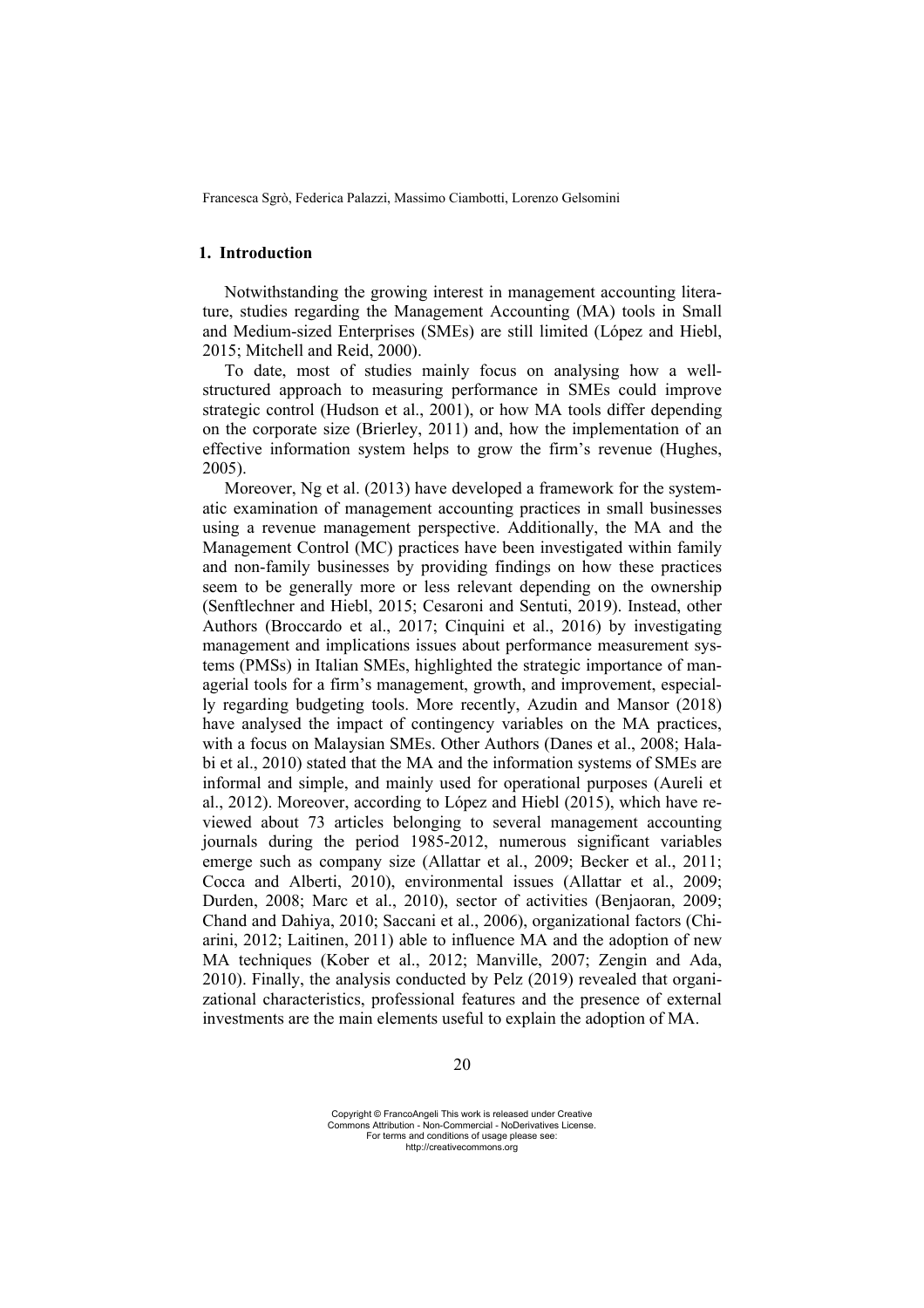Let us try to fill the gap existing in literature examining the factors considered relevant in promoting the adoption of Management Accounting (MA) tools, and those able to hinder their spread in Italian manufacturing small and medium-sized enterprises.

There is a need to realize a comprehensive investigation of these factors to provide a theoretical approach appropriate for SMEs. Moreover, the elements hindering the adoption of MA tools should be unveiled to help firms in overcoming the difficulties (López and Hiebl, 2015). Therefore, this study wants to represent a link between theory and practice. This research aims to investigate whether and how SMEs adopt these practices and what are the factors hindering/fostering their practical application, considered that their usefulness is widely recognized in theory.

Therefore, the research questions are the following: (RQ1) Which are the factors promoting the adoption of MA tools among Italian SMEs? (RQ2) Which are the factors hindering the adoption of MA tools among Italian SMEs?

This paper can be considered original for two reasons. First, the literature on management accounting mostly focused on the effects of specific factors, individually considered, on the adoption of management accounting, such as company size, environmental issues, key staff features, organizational structure (Pelz, 2019; Lopez and Hiebl, 2015). However, when it comes to summing up all these factors to understand which of them are the most relevant, studies result in poor fragmentation. Therefore, this study is the first attempt to investigate the influence of several factors on MAS, to unveil the main barriers, and to identify the most critical drivers of usage in SMEs (Lopez and Hiebl, 2015). Secondly, this research takes into account both traditional accounting tools and innovative accounting practices.

Moreover, considering that, in Europe, these enterprises account for the 99% of the total amount of operating enterprises, generate around 50% of employment and up to 60% of value-added (European Commission, 2017), it would be interesting to analyse their specificities when it comes to management accounting. Especially in the current social, political, and economic environment characterized by uncertainty and growing competition, the adoption of MA tools becomes a success factor for SMEs' survival.

The paper is structured as follows: in section two, a brief literature review regarding studies on management accounting system (MAS) is shown; in part three, the research methodology is described; finally, findings, discussion, and conclusions are illustrated.

Copyright © FrancoAngeli This work is released under Creative Commons Attribution - Non-Commercial - NoDerivatives License. For terms and conditions of usage please see: http://creativecommons.org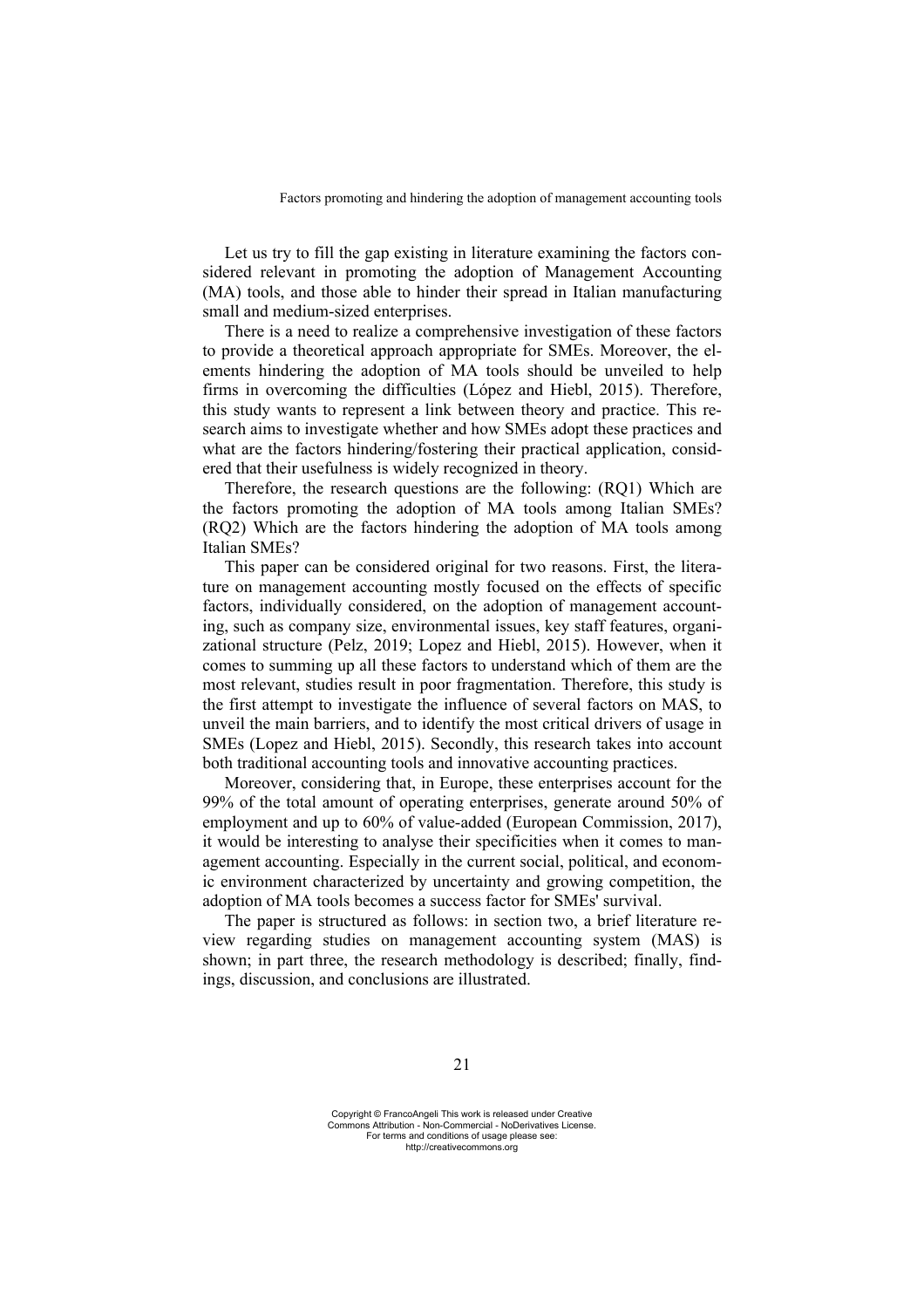## **2. Literature background**

The term "Management Accounting System" (MAS) refers to the systematic use of MA practices in supporting decision making processes to achieve the firm's goals. MAS takes part in the broader "Management Control System" (MCS), which also includes external information related to markets, customers, competitors, non-financial information (Chenhall, 2003), as suggested by Becker et al. (2011).

The traditional technical-accounting system, mainly based on economic and financial dimensions as measures of organizational success, does not entirely satisfy the corporate information needs to face today's business environment (Cinquini, 2017; Cooper and Kaplan, 1999). The implementation of an advanced technical-accounting system could allow a much broader and more interconnected performance evaluation in terms of value creation as well as flexibility, quality, research, and widespread value (Marasca, 2013; Pavan, 2019). We refer to innovative MA practices (Simon, 2006; Cadez and Guilding, 2008) such as activity-based costing, timedriven activity-based costing, life-cycle costing, balanced scorecard, benchmarking, integrated performance measurement, target costing, value chain costing, quality cost management, customer profitability analysis, and others. Consequently, the adoption of MA tools plays a vital role, even for SMEs, especially in the current market (Santini, 2017; Palazzi et al., 2019; Del Baldo et al., 2019; Mancini, 2018). An effective MAS promotes a continuous flow of information among entrepreneurs, stakeholders, and the reference environment, developing a proactive decision making, less intuitive and well informed (Aureli et al., 2019; Branciari, 1996; Marchini, 1998).

However, SMEs are characterized by difficulties concerning the adoption of MA tools due to the scarcity of resources, mainly financial and human resources (Mitchell and Reid, 2000; López and Hiebl, 2015). SMEs seem to adopt less sophisticated and formalized MA tools than larger businesses (Aureli and Del Baldo, 2016; Askarany et al., 2010; Becker et al., 2011; Hudson et al., 2001; Quinn, 2011; Saccani et al., 2006).

According to the systematic review of literature realized by Lopez e Hiebl (2015), the factors influencing the management accounting system in SMEs can be classified into four categories as environmental factors, company size, key staff characteristics, and organizational structure. While, according to Pelz (2019), who conducted a systematic literature review on 67 empirical papers in 25 journals, found out that the factors leading to adopt MA are usefully divided into organizational and professional characteristics

Copyright © FrancoAngeli This work is released under Creative Commons Attribution - Non-Commercial - NoDerivatives License. For terms and conditions of usage please see: http://creativecommons.org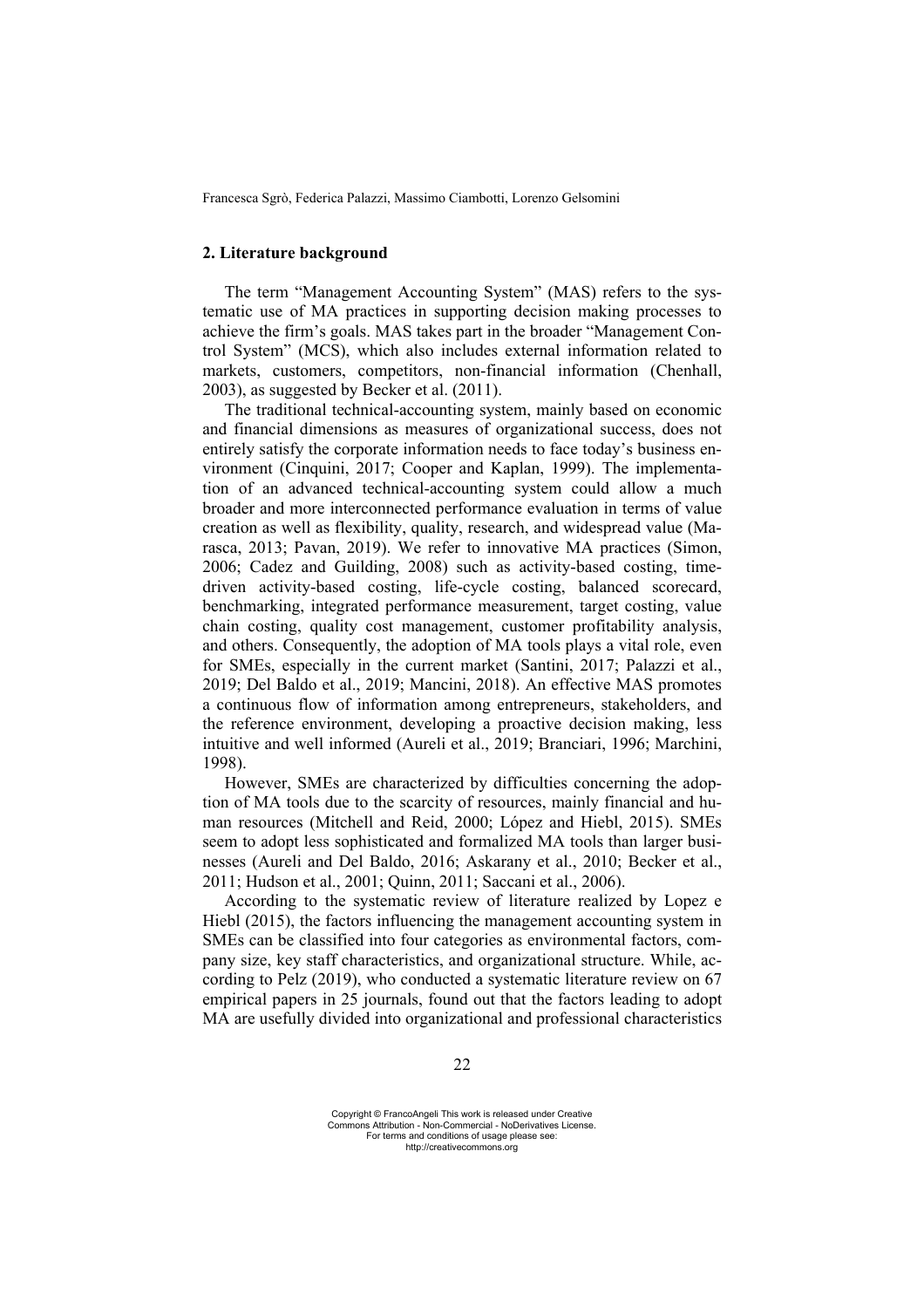and the presence of external investments. Chenhall (2003) identify several factors that can increase or decrease the spread of MA tools in SMEs: environmental issues, national and organizational culture, technologies, corporate strategies, organizational structure, and company size. In this work, we classify the relevant variables into external environmental factors and internal firm-specific factors (Anderson and Lanen, 1999; Kajüter and Kulmala, 2005), according to the strategy-structure-performance paradigm (Anderson and Lanen, 1999).

Several studies have investigated the external environmental factors influencing the adoption of MA tools. Specifically, factors such as changes in political and social systems (Amat et al., 1994), environment uncertainty (Alattar et al., 2009; Gul, 1991), the reference society and corporate culture (Hopper et al., 1999; Joshi et al., 2003), competition (Amat et al., 1994), technology (Mancini, 2016) and finally, SMEs internationalization (Marc et al., 2010) seem to influence the MAS usage. Moreover, the impact of the last global economic crisis on international social and economic trends set up the foundation of a change in the MA practices driven by environment transformations, as is shown by Pavlatos and Kostakis (2015). These Authors found out that, in Greece, the importance and the usage of ABC systems, planning, strategy, and MA techniques increased during the crisis; contrary, the utilization of traditional cost accounting techniques was decreased. According to Reid and Smith (2000), the cash-flow crisis and shortfall in finance enhance the MAS usage in SMEs.

Moreover, also the relationship between firms and stakeholders profoundly influence MA practices. Amongst several types of stakeholders, Universities deserve particular attention as Botes and Sharma (2017) suggest. They have identified the gap between education and practice by highlighting the role that Universities should take in filling that void. Additionally, the reference society and corporate culture are variables influencing the design of MAS (Ciambotti, 2001; Martin, 1992).

Additionally, there are many studies providing evidence on the effects of internal firm-specific factors on MA practices. Specifically, the overlapping between ownership and control, characterizing SMEs, can significantly influence the MCS (Marchini, 1998). According to Senftlechner and Hiebl (2015), MA and MC practices seem to be less relevant to family businesses than to non-family ones, because family firms are characterized by mutual trust, family-specific goals, the centralization of power and the informal organization. Contrary, the growing complexity due to the processes of succession and professionalization as well as the transfer of knowledge across generations and between the owner family and the man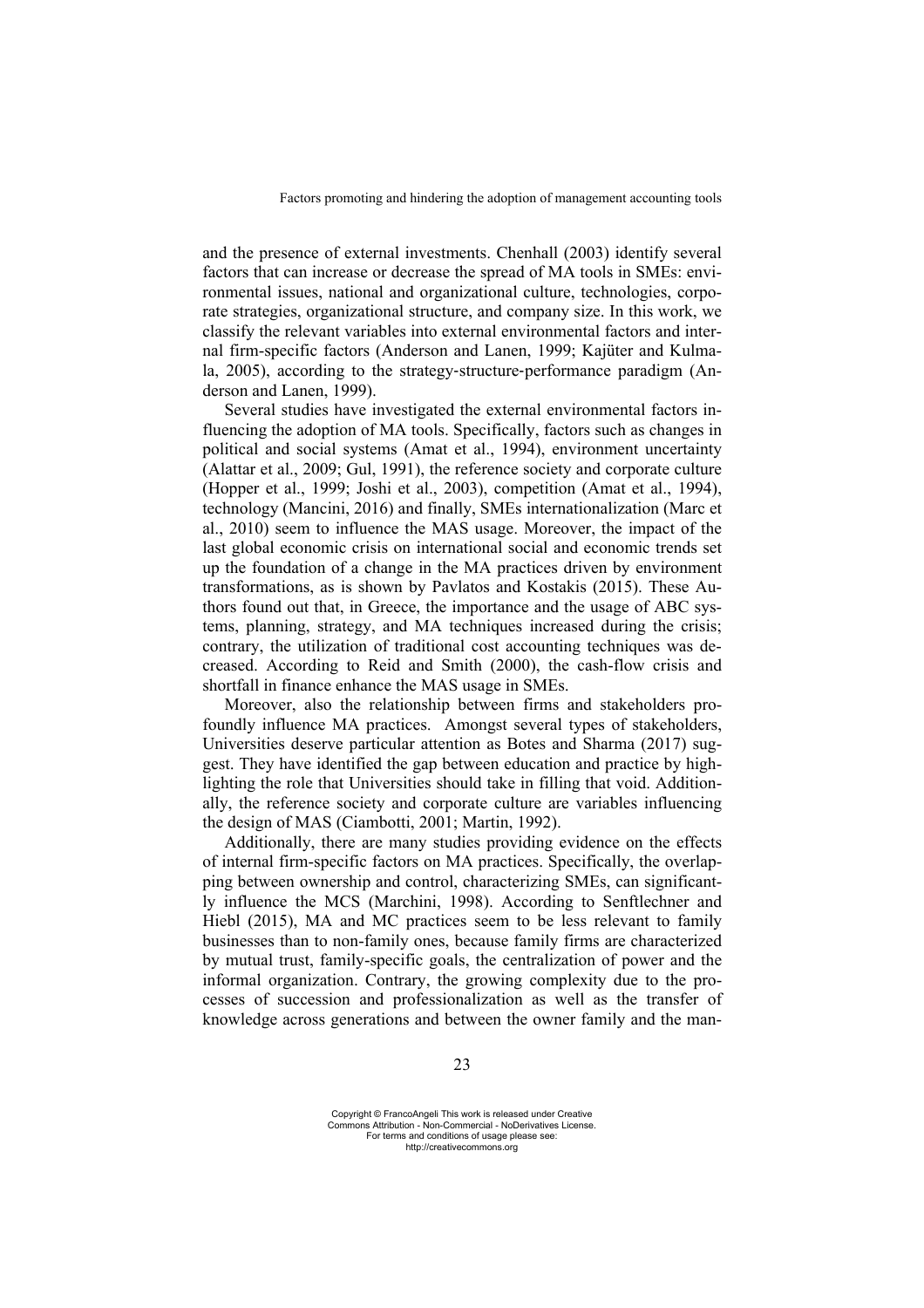agement team, set up the need to change in favour of a formal management control system (Giovannoni et al., 2011).

About employees' characteristics, the human capital is pivotal to promote the adoption of MA techniques. Specifically, highly-skilled employees and a great sense of responsibility, as well as the attitude of entrepreneurs, foster the usage of MAS (Sousa et al., 2006; Ismail and King, 2007; Ng et al., 2013; Ritchie and Richardson, 2000). Also, the entrepreneur without an accounting background cannot appreciate the advantages, that these tools have, in supporting internal making-decision processes. The lack of knowledge and skills in finance and accounting by employees can reduce the use of MAS (Benjaoran, 2009; Halabi et al., 2010). Instead, the presence of a non-founder CEO or CFO is positively associated with the adoption of MAS (Dávila, Foster, 2007). Moreover, some factors such as complex organizational structure (Becker et al., 2011) or a decentralized business organization (King et al., 2010), belonging to the manufacturing sector (Askarany et al., 2010; Lopez, Hiebl, 2015; Cinquini et al., 2011) can foster the adoption of MAS. Additionally, an advanced information system sustains the development of MAS (Chenhall, 2003; Azudin and Mansor, 2018). Furthermore, the features of corporate strategies (reactive, defensive, proactive, and analytical) are strictly related to specific MA tools (Ciambotti and Dellacecca, 2016).

The adoption of MAS produces multiple effects throughout the enterprise. In particular, the adoption of MA tools by SMEs allows to make the decision-making processes more effective (Chand and Dahiya, 2010), to improve strategic analysis (Garengo and Bernardi, 2007), to control functions (Chand and Dahiya, 2010), to increase the integration between business plan and KPIs (Manville, 2007) and effectively manage resourceconstraints (Villarmois and Levant, 2011). Moreover, these practices help in enabling innovation and overall performance (Garengo and Bitici, 2007; Sousa et al., 2005; Pelz, 2019), adapting to environmental changes and ensuring long-term sustainable growth (Amat et al., 1994). On the contrary, lower usage of MA practices drives to less competitiveness (Barrar et al., 2002), to business failure (El-Ebaishi et al., 2007) and less accurate costs calculation (Laitinen, 2011).

Additionally, in many cases, the effects are moderated by environmental factors (Brinckmann et al., 2010; Cassar and Gibson, 2008; Davila et al., 2015), organizational characteristics (Brinckmann et al., 2010; Burke et al., 2010; Malagueño et al., 2018), human resource management activities (Voss and Brettel, 2014), presence of external investments (Davila et al., 2015; Wijibenga et al., 2007) and strategic positioning (Davila et al., 2015).

Copyright © FrancoAngeli This work is released under Creative Commons Attribution - Non-Commercial - NoDerivatives License. For terms and conditions of usage please see: http://creativecommons.org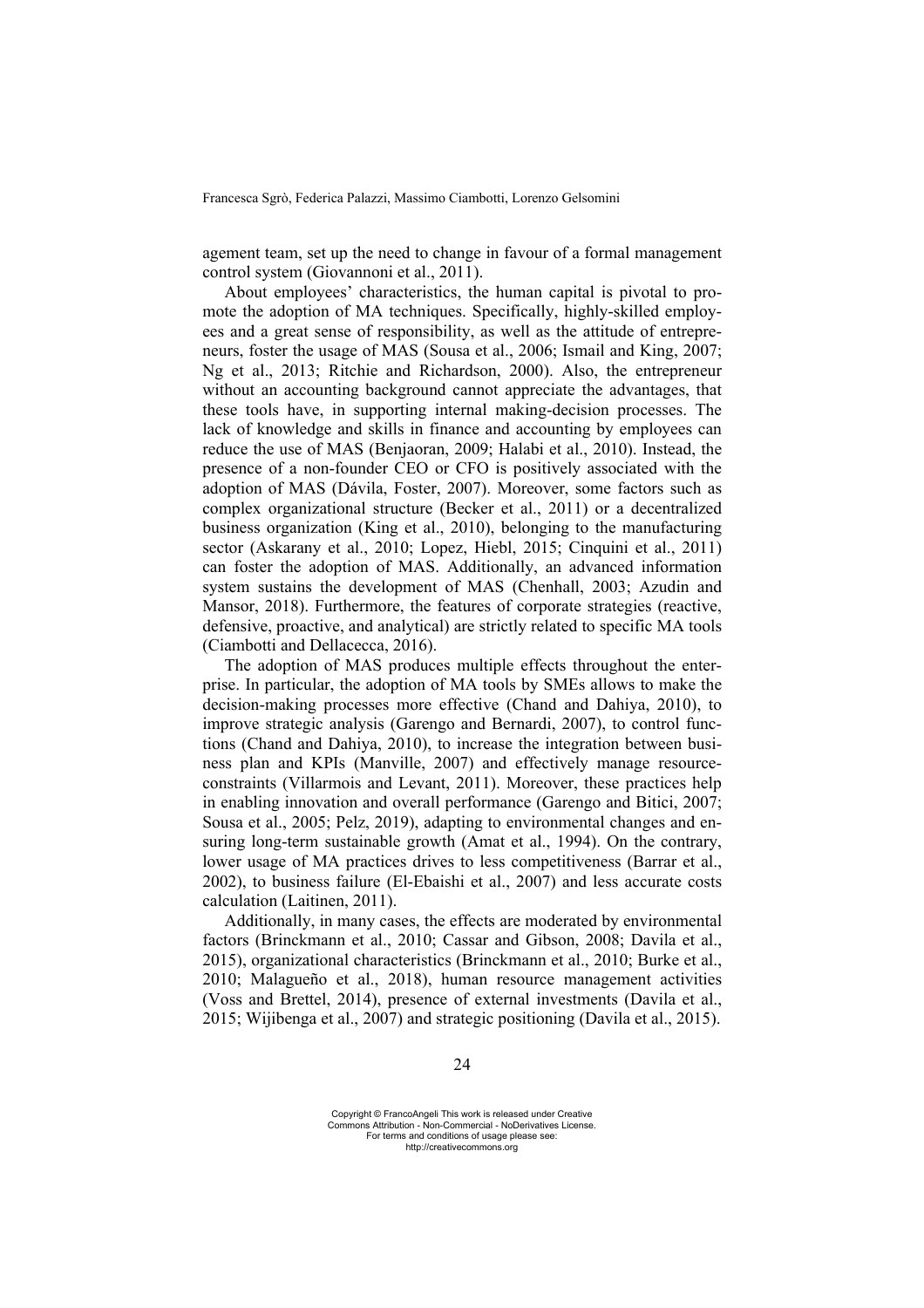# **3. Methodology**

A questionnaire was sent via email, together with a cover letter, to a total population of 1,100 Italian manufacturing SMEs, which were selected from AIDA database (Bureau Van Dijk - A Moody's Analytics Company).

The total population is composed of enterprises that employ a number of persons between 50 and 249, and they have an annual turnover from 2 to 50 million euros in 2017; they belong to five specific sectors of activities (Ateco codes 2007: 13. Textile, 16. Woods, 17. Paper, 24. Metallurgic, 31. Furniture).

The survey was designed to gather background information about the firm, to identify the factors considered relevant in promoting the adoption of MA tools, as well as data pertaining the variables able to hinder the spread of these tools. Specifically, the survey asked a variety of questions in four sections as follows (table 1).

The factors favouring the adoption of MA tools can be internal or external factors that are related to categories as organizational factors, professional characteristics, environmental issues, and presence of external investments (Kajuter and Kulmala, 2005; Lopez and Hiebl, 2015; Pelz, 2019). Variables such as the entrepreneurial needs or stakeholders' requests (consultants, financial institutions, private and public institutions, and software house providers and others), the competition increase or the training activities about management accounting system, a favourable organizational culture, and pressures from external stakeholder, have been investigated. On the other hand, the factors hindering the adoption of MA tools are related to the lack of resources such as time, technologies, financial and human capital or the lack of capacity to effectively implement these tools (Kajuter and Kulmala, 2005; Lopez and Hiebl, 2015; Pelz, 2019).

All the variables are measured through a Likert scale that ranges from 1 that means not important to 7 that means very important.

Finally, the extent of utilization of traditional and innovative MA tools by Italian SMEs have been investigated (Simon, 2006; Cadez and Guilding, 2008; Lopez and Hiebl, 2015; Pelz, 2019). The investigated MA practices are about costing system, budgeting system, performance evaluation system, decision support system, and strategic management accounting.

These variables are also measured through a Likert scale that ranges from 1 that means not used to 7 that means highly used.

Copyright © FrancoAngeli This work is released under Creative Commons Attribution - Non-Commercial - NoDerivatives License. For terms and conditions of usage please see: http://creativecommons.org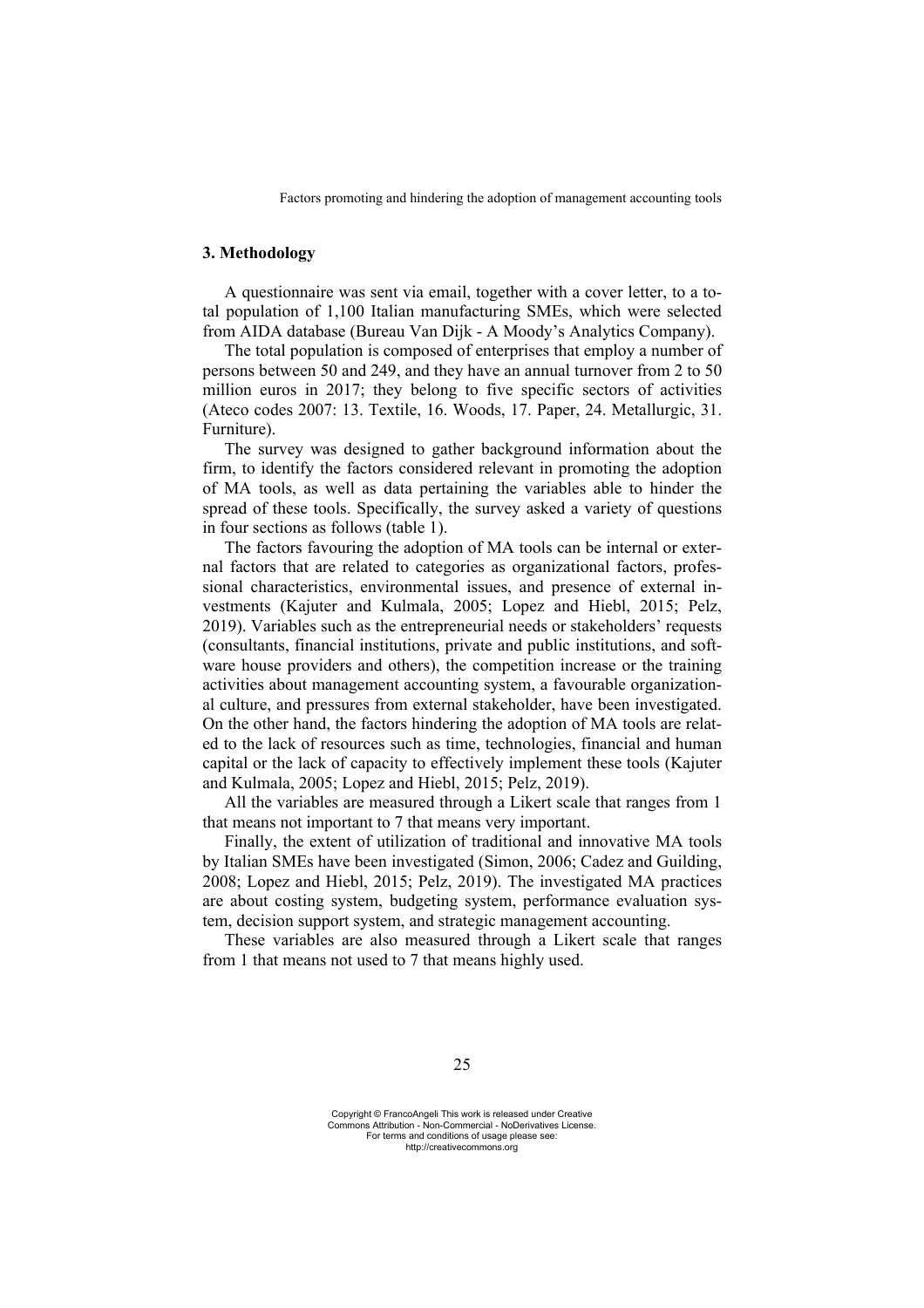| Questionnaire sections                                                                                                                       | Area of investigations                                                                |  |  |
|----------------------------------------------------------------------------------------------------------------------------------------------|---------------------------------------------------------------------------------------|--|--|
| Firms general information                                                                                                                    | Sector of activities<br>Geographic localization<br>Firm's revenue<br>Firm's employees |  |  |
| Factors promoting the adoption and<br>the implementation of MA tools<br>Factors hindering the adoption and<br>the implementation of MA tools | External environmental factors<br>Internal firm-specific factors                      |  |  |
| Utilization of MA tools                                                                                                                      | Traditional and Innovative tools                                                      |  |  |

*Table 1 - Questionnaire design* 

### **4. Findings**

102 completed questionnaires were returned for a response rate of 9.2 percent. More specifically, the sample consists of SMEs operating in the textile, paper, and wood sector (table 2). These enterprises have fewer than 250 employees and revenues less than 50 million euros annually (or a balance sheet total below 43 million euros), as shown in table 3. 83.33% of the sample has a number of employees between 50 and 100 (table 4). Table 5 shows the geographical distribution of the sample. The sampled enterprises are mainly located in the Northern regions (73.53% of total), 17.65% in the Central regions, and 8.82% in the Southern regions. The companies, on average, have 35 years, and they are mainly family businesses. The number of people involved in the management and control area is equal to one person for 62.75% of the sample, two persons or more for 37.25% of the sampled firms. Moreover, 70.59% of the sample relies on an external consultant to undertake activities regarding the management and control area.

| Sector of activities | <b>Number</b> | $\%$   |
|----------------------|---------------|--------|
| Paper                | 21            | 20.59% |
| Woods                | 21            | 20.59% |
| Metallurgic          | 12            | 11.76% |
| Furniture            | 11            | 10.78% |
| Textile              | 37            | 36.27% |
| Total                | 102           | 100%   |

*Table 2 - SMEs by sector of activities* 

Copyright © FrancoAngeli This work is released under Creative Commons Attribution - Non-Commercial - NoDerivatives License. For terms and conditions of usage please see: http://creativecommons.org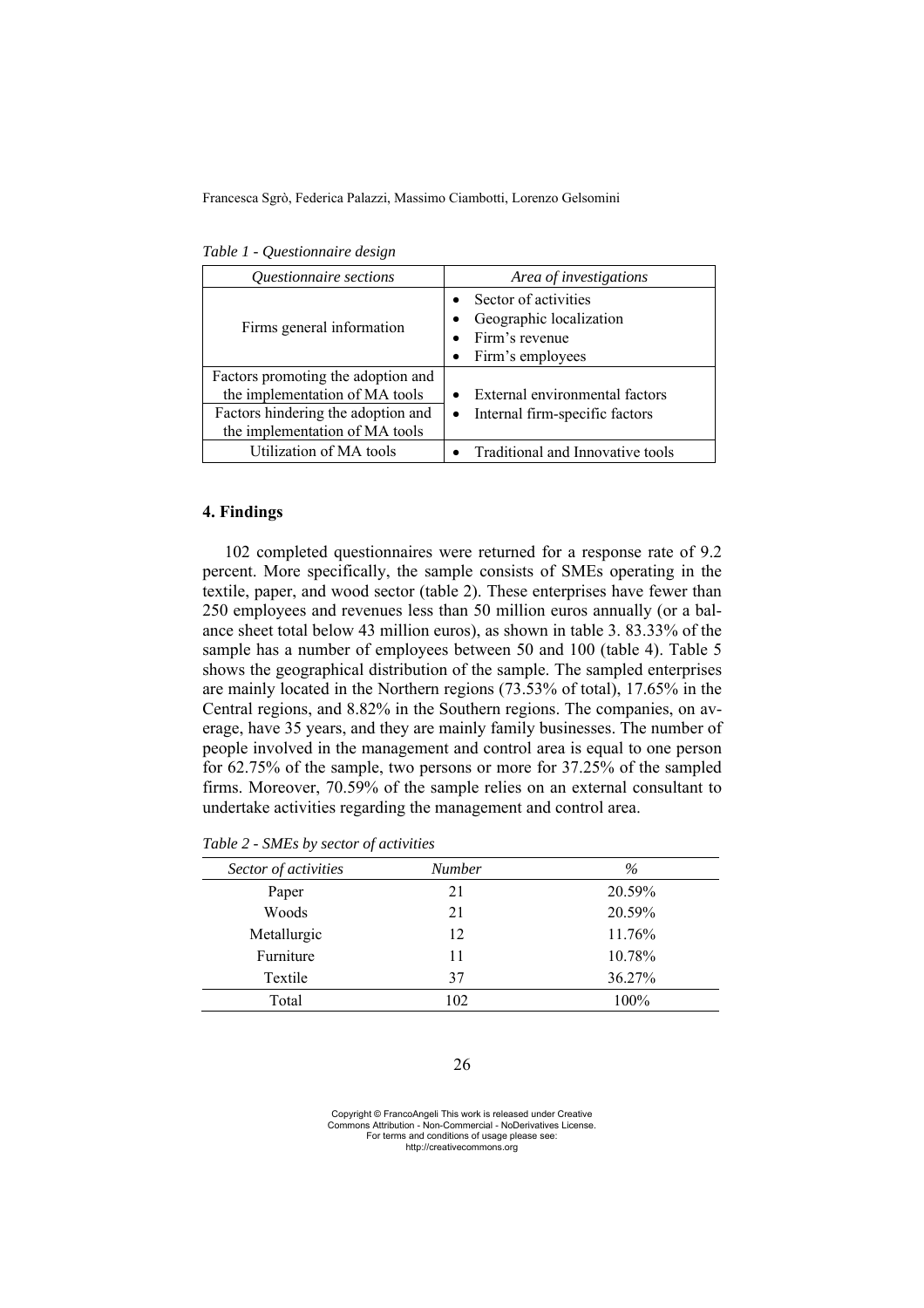| Revenue           | <b>Number</b> | $\%$    |
|-------------------|---------------|---------|
| From 2 to 5 mln   | 17            | 17%     |
| From 5 to 20 mln  | 63            | 63%     |
| From 20 to 50 mln | 20            | 20%     |
| Total             | 100           | $100\%$ |

*Table 3 - SMEs by revenue in 2017* 

*Table 4 - SMEs by human resources in 2017* 

| Human resources           | <b>Number</b> | $\%$      |
|---------------------------|---------------|-----------|
| From 50 to 100 employees  | 85            | 83.33%    |
| From 100 to 250 employees |               | $16.67\%$ |
| Total                     | 102           | $100\%$   |

*Table 5 - SMEs by geographic localization* 

| Geographic localization | Number | $\%$   |
|-------------------------|--------|--------|
| North                   | 75     | 73.53% |
| Centre                  | 18     | 17.65% |
| South                   | Q      | 8.82%  |
| Total                   | 102    | 100%   |

Table 6 shows descriptive statistics for the factors promoting the adoption of MA tools. Numerous factors have obtained high scores. The competition increase, the information needs, and entrepreneurial needs have the highest mean values respectively equal to 4.971, 4.873 and 4.824. Other essential factors are represented by the climate of dialogue and sharing of company policies with an average value of 4.814, the willingness on evaluating risks associated with decisions with a mean equal to 4.794, and the training of employees about management accounting and control topics with a mean equal to 4.794.

Also, the awareness of the crucial role of the control system in supporting effective decision-making processes has obtained, on average, a value of 4.696, the sharing of costs-benefits related to MA tools also favours their adoption with a mean equal to 4.676.

The favourable organizational culture is another important factor with a mean of 4.667, together with the administration and control managers requests with an average value equal to 4.627.

The implementation of advanced information systems and the collabora-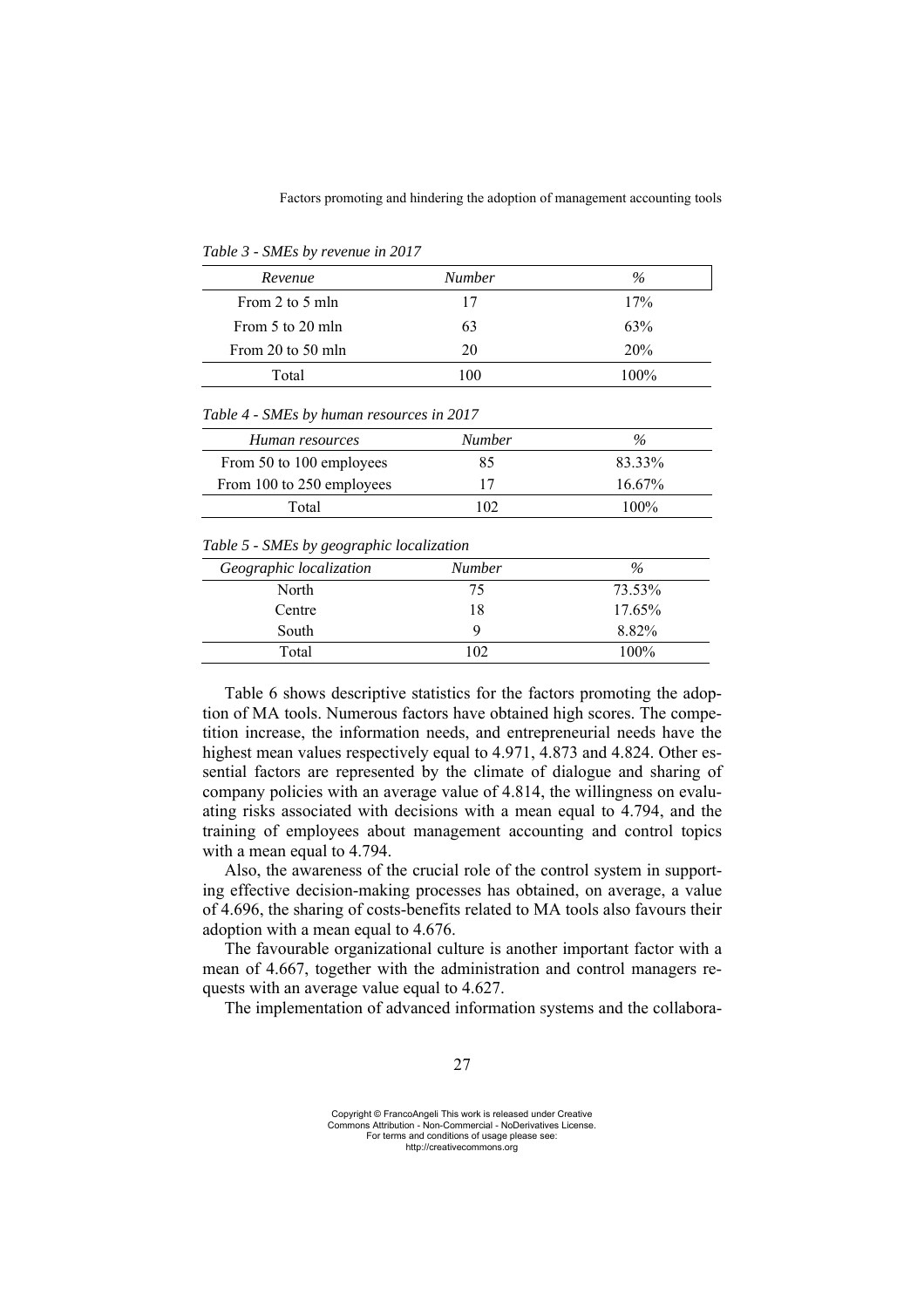tion with external partners can facilitate the adoption of MA tools, with the mean values respectively of 4.618 and 4.539.

The need to update the informative corporate system and access to regional or European funds to improve MAS utilization promote the adoption of MA tools with a mean score of 4.5.

The relationship with universities is assessed with a mean score of 4.402, the pressures from the external stakeholders, and banks and other financial institutions weigh, on average, respectively 4.206 and 4.098. The factors that have obtained the lowest scores are the pressures from the external consultants equal to 3.99 and the suggestions from the software house with a mean value equal to 3.98.

| Factors favouring the adoption of MA tools                                                   | Mean  | Dev.<br>Std | Min            | Max            |
|----------------------------------------------------------------------------------------------|-------|-------------|----------------|----------------|
| Competition increase                                                                         | 4.971 | 1.331       | 1              | 7              |
| Information needs                                                                            | 4.873 | 1.264       | $\overline{2}$ | 7              |
| Entrepreneurial needs                                                                        | 4.824 | 1.057       | $\overline{2}$ | $\tau$         |
| Climate of dialogue and sharing of company<br>policies                                       | 4.814 | 1.115       | $\overline{2}$ | $\overline{7}$ |
| Willingness on evaluating risks associated to<br>decisions                                   | 4.794 | 1.18        | $\overline{2}$ | $\tau$         |
| Training                                                                                     | 4.794 | 1.43        | $\mathbf{1}$   | 7              |
| The awareness on the key role of control system<br>in supporting the decision-making process | 4.696 | 1.209       | $\mathfrak{D}$ | 7              |
| The sharing of cost-benefit related to MA tools                                              | 4.676 | 1.091       | $\overline{2}$ | $\tau$         |
| A favourable organizational culture                                                          | 4.667 | 1.345       | 1              | 7              |
| The administration & control managers requests                                               | 4.627 | 1.16        | 1              | 7              |
| The implementation of advanced information<br>systems                                        | 4.618 | 1.29        | 1              | $\overline{7}$ |
| Collaborations with external partners                                                        | 4.539 | 1.264       | $\mathbf{1}$   | 7              |
| The need to update the informative corporate<br>system                                       | 4.5   | 1.447       | 1              | 7              |
| The access to regional or European funds to<br>increase MA tools' use                        | 4.5   | 1.501       | $\mathbf{1}$   | 7              |
| The relationship with Universities                                                           | 4.402 | 1.53        | $\mathbf{1}$   | $\overline{7}$ |
| The pressures from the external stakeholders                                                 | 4.206 | 1.613       | $\mathbf{1}$   | 7              |
| The pressures from banks and other financial<br>institutions                                 | 4.098 | 1.39        | $\mathbf{1}$   | 6              |
| The pressures from the external consultants                                                  | 3.99  | 1.65        | $\mathbf{1}$   | $\tau$         |
| The suggestions from the software house                                                      | 3.98  | 1.4         | $\mathbf{1}$   | $\overline{7}$ |

*Table 6 - Factors promoting the adoption of MA tools* 

#### 28

Copyright © FrancoAngeli This work is released under Creative Commons Attribution - Non-Commercial - NoDerivatives License. For terms and conditions of usage please see: http://creativecommons.org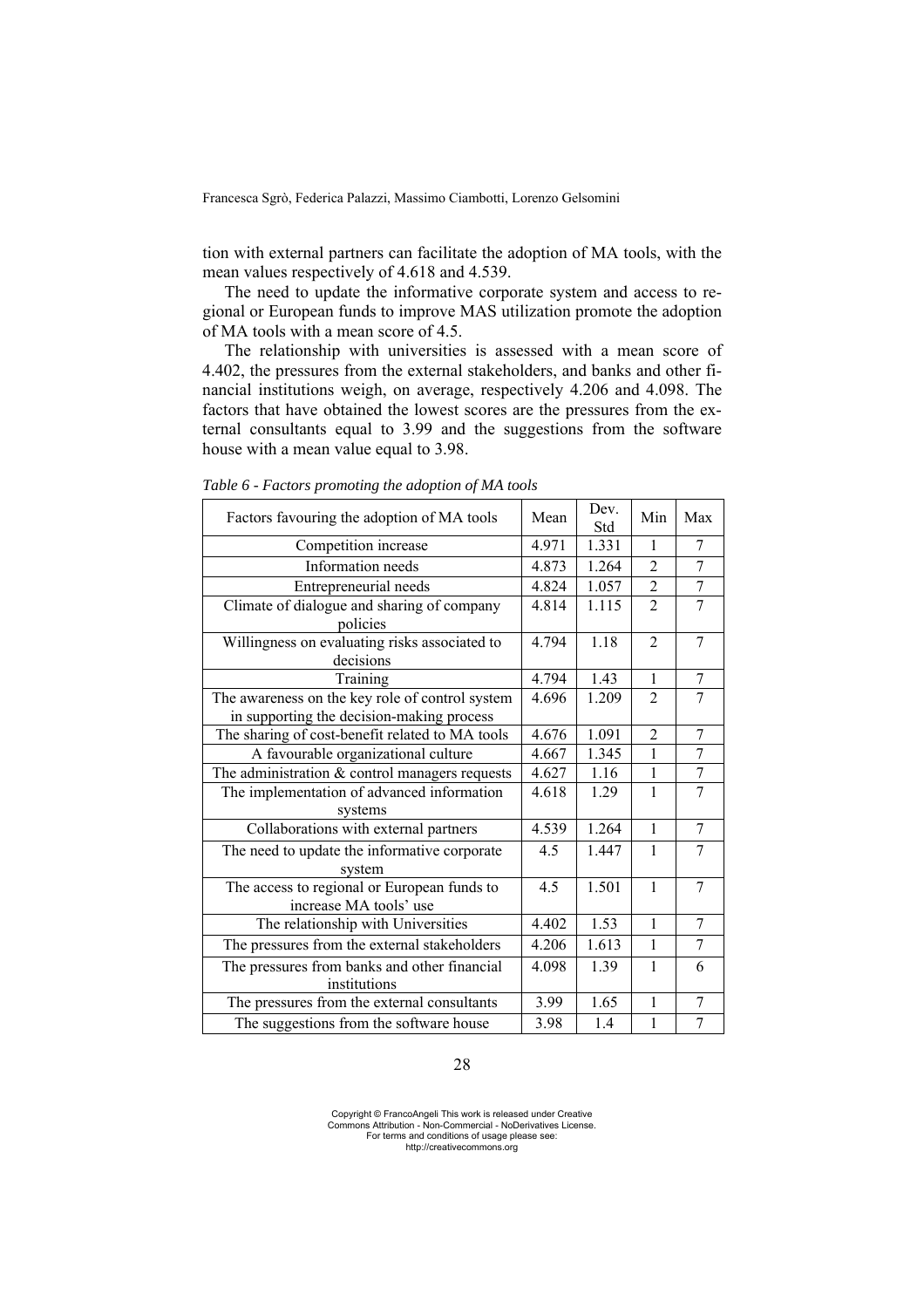Table 7 shows the descriptive statistics for the factors hindering the adoption of MA tools. The factors that have obtained the highest scores are the lack of knowledge about the potentiality of MA tools with an average value equal to 5.186, the lack of interest by the entrepreneurs with a mean of 4.931, the scarcity of financial resources with a mean value of 4.872 and the scarce propensity by entrepreneurs to delegate in management and control area with a mean of 4.794.

Moreover, the high complexity of MA tools is assessed as hindering factor their adoption to the extent of 4.794, together with the deficiency of human resources and the lack of time, with the mean values respectively of 4.705 and 4.637.

Also, the uncertainty about the benefits of MA tools represents a hindering factor whose mean score is equal to 4.558.

Finally, the lack of technological resources useful to support the implementation, the lack of training activities and meetings aimed to enhance the knowledge about MAS and the lack of practitioners able to support MA tool adoption in SMEs hinder the spread of these instruments, with mean values respectively of 4.529, 4.392 and 4.303.

| Factors                                                             | Mean  | Dev.<br>Std | Min | Max |
|---------------------------------------------------------------------|-------|-------------|-----|-----|
| Lack of knowledge regarding the potentiality of                     | 5.186 | 1.216       |     | 7   |
| MA tools                                                            |       |             |     |     |
| Lack of interest by entrepreneurs                                   | 4.931 | 1.336       |     | 7   |
| Scarcity of financial resources                                     | 4.872 | 1.376       | 1   |     |
| Scarce propensity to delegate in the management<br>and control area | 4.794 | 1.237       |     | 7   |
|                                                                     |       |             |     |     |
| High complexity of MA tools                                         | 4.794 | 1.261       |     | 7   |
| Scarcity of human resources                                         | 4.705 | 1.278       |     | 7   |
| Lack of time                                                        | 4.637 | 1.241       |     | 7   |
| Uncertainty about tools benefit                                     | 4.558 | 1.382       |     | 7   |
| Lack of technological resources                                     | 4.529 | 1.433       | 1   | 7   |
| Lack of activities or meeting able to develop                       | 4.392 | 1.372       |     | 7   |
| knowledge about MA                                                  |       |             |     |     |
| Lack of practitioner able to help the MA tools<br>implementation    | 4.303 | 1.405       |     | 7   |

*Table 7 - Factors hindering the adoption of MA tools* 

Table 8 shows descriptive statistics for the usage of MA tools. The investigated SMEs assert to largely use budgeting tools, analysis of financial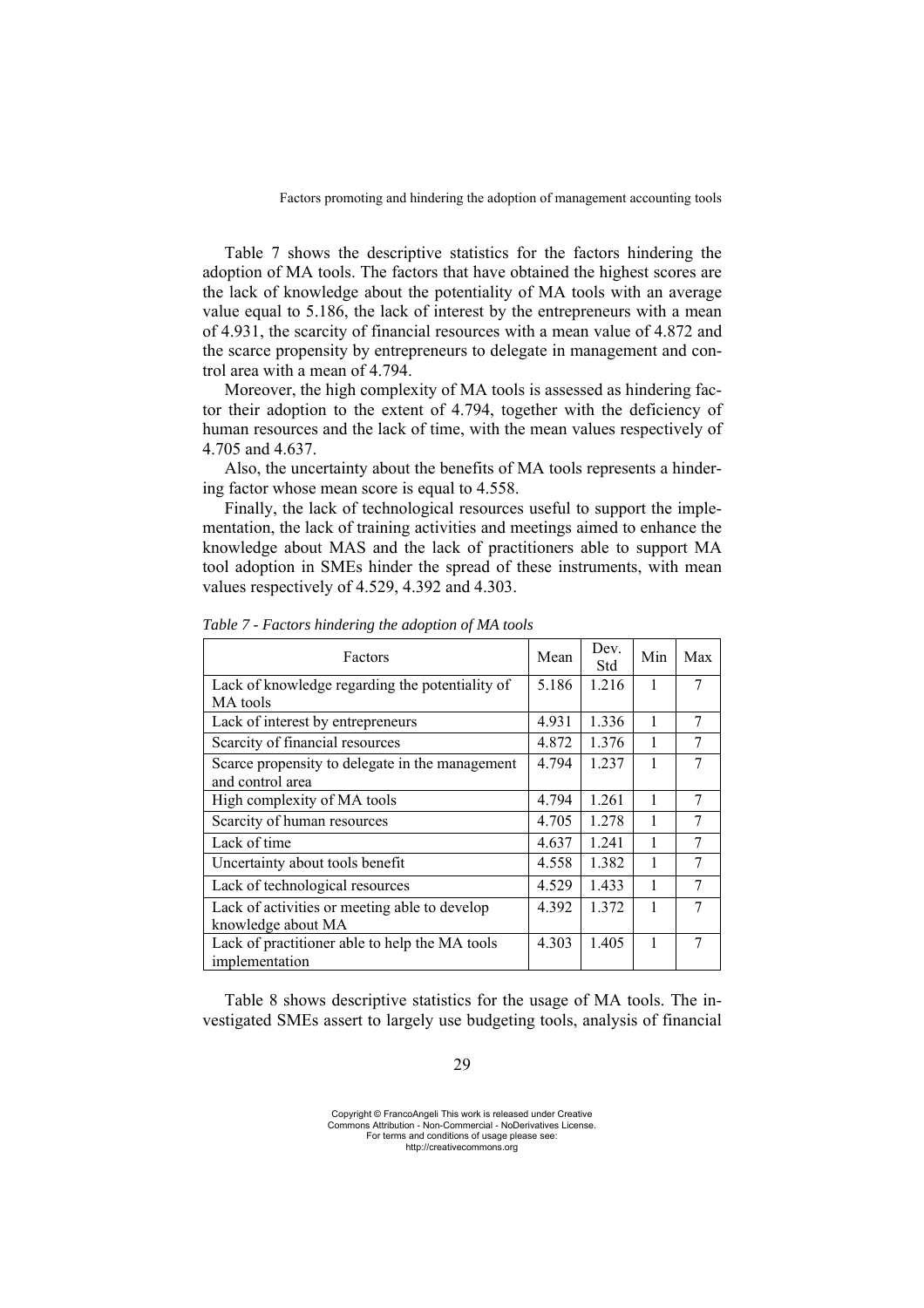statements, benchmarking practices and customer satisfaction analysis. More specifically, budgeting tools in terms of annual, sectoral and cashflow budgeting, on average, are respectively assessed at 4.902, 4.343 and 4.137. Moreover, approaches based on economic and financial indexes and benchmarking analysis are, on average, equal to 4.029 and 4.186. Customer satisfaction analysis and statistics based on sales and production are, on average, assessed respectively equal to 4.539 and 4.265.

| Management accounting tools                | Mean  | Dev <sub>std</sub> | Min          | Max |
|--------------------------------------------|-------|--------------------|--------------|-----|
| Annual budgeting                           | 4.902 | 1.638              | 1            | 7   |
| Customer satisfaction                      | 4.539 | 1.48               | 1            | 7   |
| Sectoral budgeting                         | 4.343 | 1.732              | 1            | 7   |
| Statistics based on sales                  | 4.265 | 1.61               | $\mathbf{1}$ | 7   |
| Benchmarking analysis                      | 4.186 | 1.377              | 1            | 7   |
| Cash-flow budgeting                        | 4.137 | 1.407              | $\mathbf{1}$ | 7   |
| Economic and financial indexes             | 4.029 | 1.595              | $\mathbf{1}$ | 7   |
| Marketing and sales planning               | 3.716 | 1.465              | $\mathbf{1}$ | 7   |
| Financial planning (medium/long term)      | 3.667 | 1.292              | $\mathbf{1}$ | 7   |
| Reporting                                  | 3.598 | 1.471              | $\mathbf{1}$ | 7   |
| Investment planning                        | 3.569 | 1.493              | $\mathbf{1}$ | 7   |
| Business plan                              | 3.52  | 1.553              | 1            | 7   |
| Accounting for cost centers                | 3.245 | 2.271              | 1            | 7   |
| Direct costing                             | 3.108 | 2.242              | $\mathbf{1}$ | 7   |
| Algorithm to support operational decisions | 3.029 | 1.632              | 1            | 7   |
| <b>Balanced Scorecard</b>                  | 2.912 | 1.769              | $\mathbf{1}$ | 7   |
| Life Cycle costing                         | 2.794 | 1.315              | $\mathbf{1}$ | 7   |
| ABC                                        | 2.725 | 1.574              | $\mathbf{1}$ | 7   |
| <b>ABM</b>                                 | 2.657 | 1.545              | $\mathbf{1}$ | 7   |
| Full cost pricing                          | 2.588 | 2.065              | $\mathbf{1}$ | 7   |
| Target costing                             | 2.588 | 1.524              | 1            | 7   |
| Lean accounting                            | 2.578 | 1.563              | $\mathbf{1}$ | 6   |
| Kaizen costing                             | 2.5   | 1.454              | $\mathbf{1}$ | 6   |

*Table 8 – The utilization of management accounting tools* 

MA tools, averagely used, are marketing and sales planning (the mean value is 3.716), the financial and investment planning (respectively of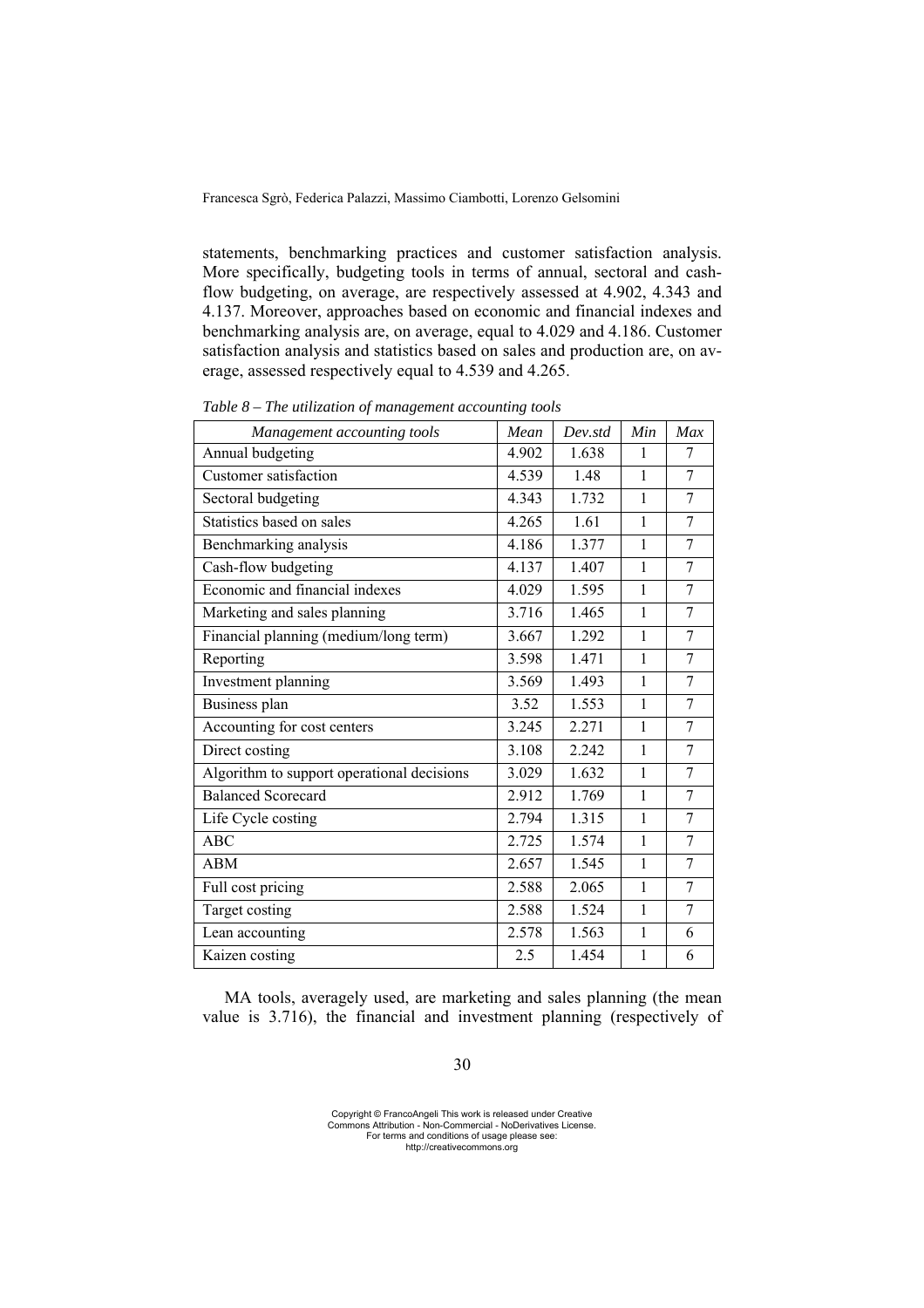3.667 and 3.569), reporting and variance analysis (the mean value is equal to 3.598) and drafting of business plan (the mean is 3.52).

The instruments of traditional cost accounting such as accounting for cost centers and direct costing are assessed with average scores equal to 3.245 and 3.108, and algorithms to support operational decisions have a mean of 3.029. Full costing is lesser used by entrepreneurs, the mean is 2.588. Also, the innovative tools are lesser spread among SMEs: the balanced scorecard (2.912), the life cycle costing (2.794), Activity-Based Costing (2.725), Activity-Based Management (2.657), target costing (2.588), lean accounting (2.578) and kaizen costing (2.5).

### **5. Discussion**

This research aims to highlight the factors considered relevant in promoting the adoption of MA tools, and those able to hinder their spread in Italian manufacturing small and medium-sized enterprises. Moreover, a focus on the most utilized management accounting tools by Italian manufacturing SMEs has been done.

The main variable affecting the adoption of MAS is represented by an external environmental factor that is the competition increase, which is an input deriving from outside rising the information needs of entrepreneurs to successfully compete on markets. The higher the competition, the higher the efforts to adjust competitive strategies to the environmental changes. Therefore, the competition promotes the adoption of traditional and innovative MA tools to provide up-to-date information to support the decisionmaking process and increase the effectiveness of strategies.

Several internal firm-specific factors promote the adoption of MA tools such as the information and entrepreneurial needs, the climate of dialogue and sharing of company policies, the awareness on the crucial role of the control system in supporting the decision-making process, the willingness of monitoring risks associated to decisions and constant training about these themes. These factors are attributable to a corporate culture oriented to the sharing, dialogue, measurement, and control, promoted by entrepreneurs and employees.

These findings are in line with what theory suggests. Organizational and key staff characteristics and organizational culture seem to play a key role in promoting MA tools' adoption and implementation (Lopez and Hiebl, 2015; Pelz, 2019). The organizational culture comprises values and beliefs that, if are well shared amongst employees, allow increasing the efforts and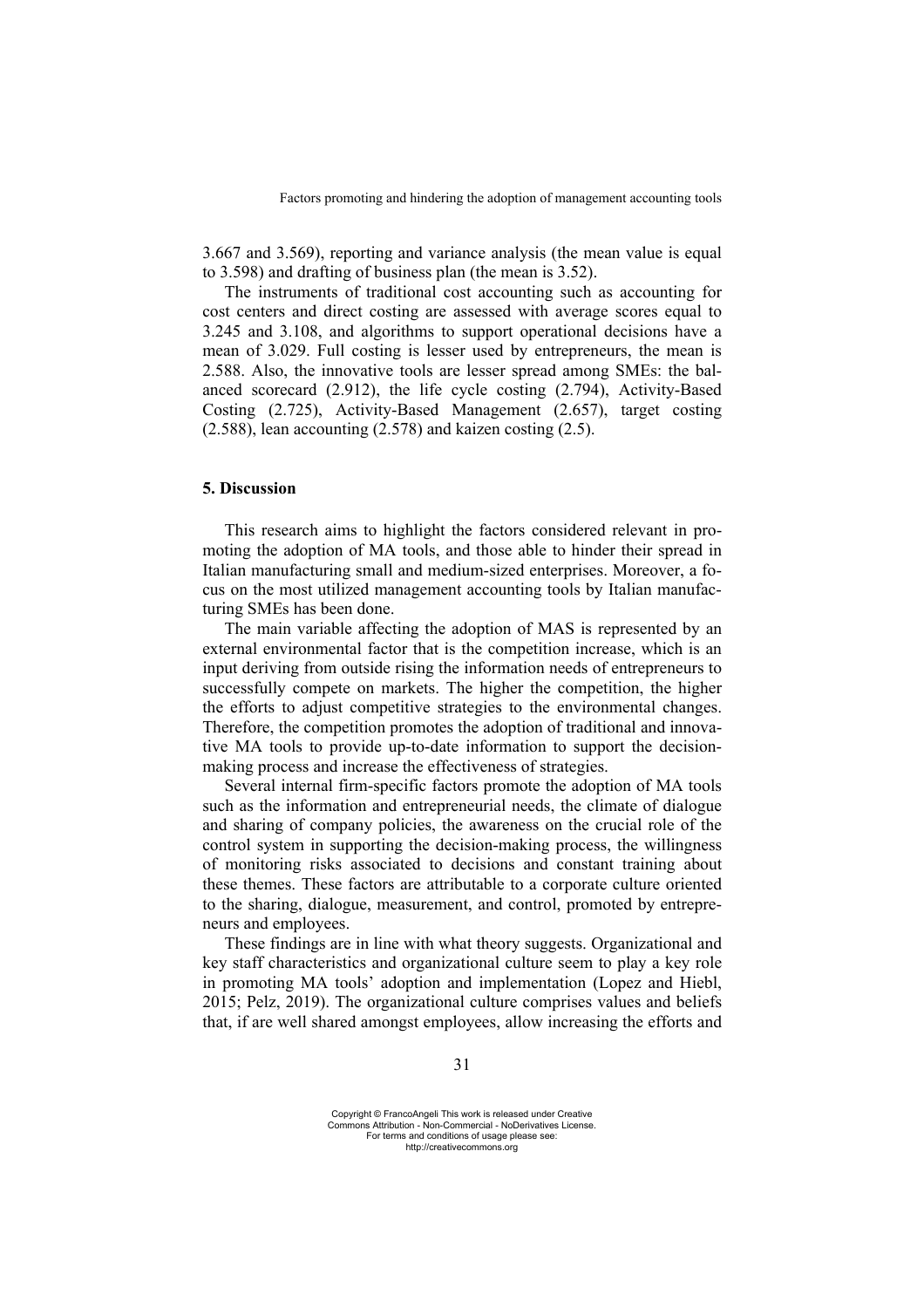the engagement in achieving corporate goals through effective implementation of MA practices. Additionally, the organizational culture, influences the climate of dialogue and sharing of company policies, the awareness on the crucial role of the control system in supporting the decision-making process, and the willingness of monitoring risks associated with decisions that are recognised as an essential driver of MA usage.

Specifically, the entrepreneurs and firms needs are rooted in formal education (Brinckmann and Kim, 2015; Gibson and Cassar, 2002), managerial experience (Davila and Foster, 2005; Davila et al., 2009) and corporate experiences (Laitinen, 2011).

The informational needs stimulate the development of MA practices and lead to an appropriate allocation of financial and non-financial resources to sustain the implementation.

Moreover, training activities about management accounting and control are significant investments in human capital, useful to improve knowledge, skills, capabilities, problem-solving abilities. The value of human capital increases over time as a result of the learning process from experience if integrated through specific investments in staff development.

Therefore, if an organization has the intention to adopt innovative MA tools, it has, first of all, to invest in human resources, setting up in this way the foundations of competitive and sustainable growth (Ritchie and Richardson, 2000; Dávila and Foster, 2005). In this context, the role of universities, industrial associations, and consultants emerges as a critical role in encouraging the development of MA systems among SMEs, to promote rationale decisional processes based on data, instead only on intuition.

Moreover, findings show that factors hindering the tools utilization are represented by key staff characteristics and company size. These findings are in line with what theory suggests (Lopez and Hiebl, 2015; Pelz, 2019).

These categories include lack of knowledge and interest by the entrepreneurs and the scarcity of financial and human resources, due to company size, and by the complexity of MA practices (Alatter et al., 2009; Benjaoran, 2009; Sousa et al., 2005).

Therefore, the lower the knowledge of the owner/manager, the lower the usage of MA systems. A lack of training of the entrepreneurs or the key staff seems to decrease the introduction and the implementation of MA practices (Alatter et al., 2009; Marriott and Marriott, 2000).

Not only the lack of knowledge but even the lack of interest could decrease the adoption of MA tools. A possible explanation for such low awareness of the importance of MA practices can be related to the fact that in SMEs, due to lack of financial and human resources, employees and en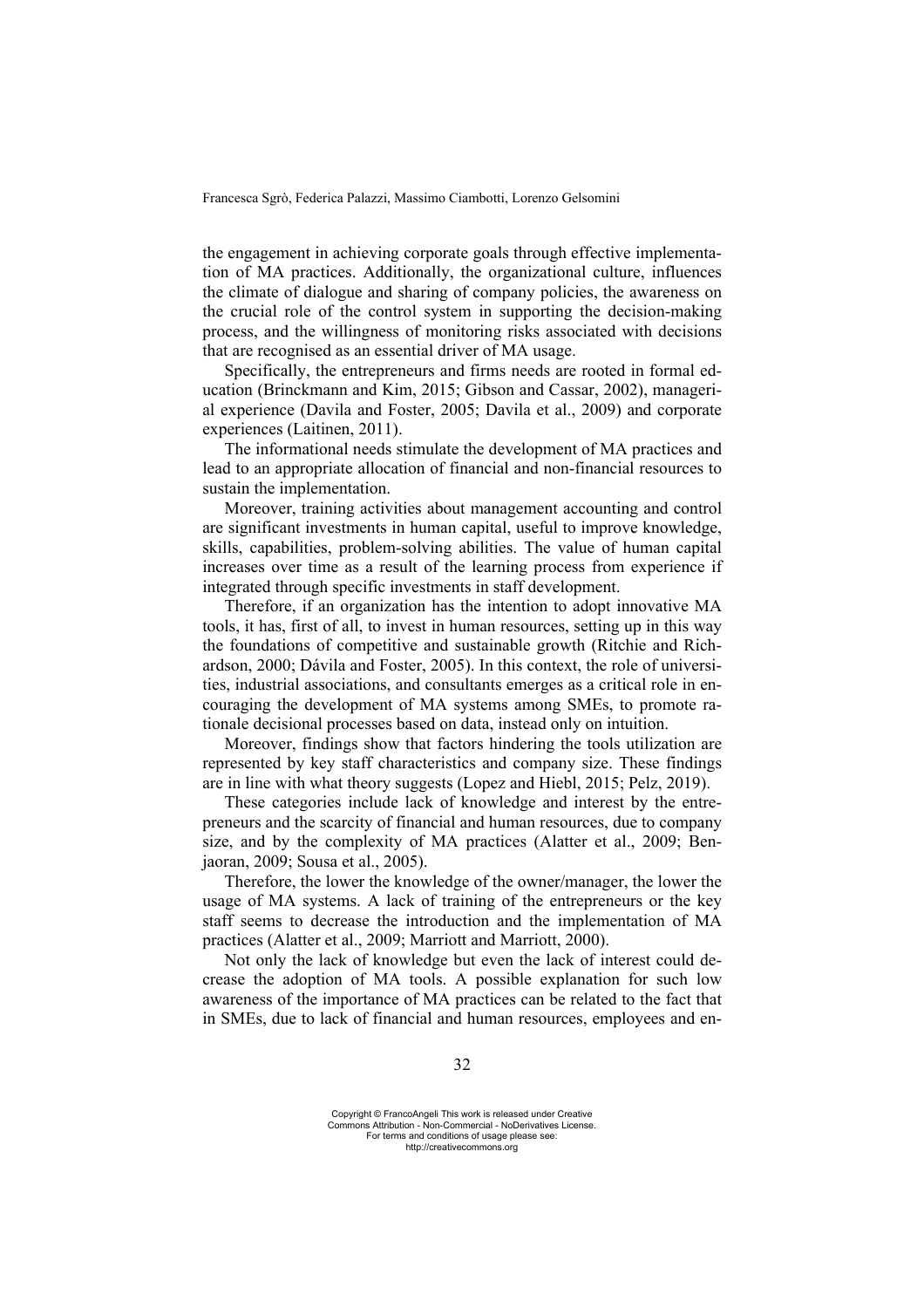trepreneurs undertake a wide range of activities, rather than focus on specific works (Benjoran, 2009). This difficulty is combined with the scarce propensity to delegate in the management. Thus, studies find out that the presence of non-founder managers increases the adoption of MA tools (Davila, 2005; Davila and Foster, 2007).

Overall lack of knowledge and interest by the entrepreneurs and the scarcity of financial and human resources result in being elements hindering the adoption of sophisticated MAS. Larger firms show higher usage of MA practices than small and medium-sized ones (Lopez and Hiebl, 2015).

The investigated SMEs assert to mostly use budgeting tools, analysis of financial statements, benchmarking practices and customer satisfaction analysis, together with accounting for cost centers and direct costing. Therefore, there is extensive use of basic and traditional MA tools. Most of the respondents indicated that these instruments are mainly used to support operational and productive decisions. Thus, the respondents do not recognize a strategic role to the MA tools. However, the respondents admit the usefulness of MA tools contributing to the achievement of corporate objectives and the improvement of economic and financial performance.

We can assert that the external environmental factor (specifically the competition increase) could start a change process and foster the adoption of a management accounting system, but only in companies where there exists a corporate culture oriented to sharing, dialogue, measurement, and control, promoted by entrepreneurs and employees.

### **6. Conclusion**

This research attempts to restrict the distance between theory and practice by providing the opinions by practitioners about the MA tools employment in SMEs, as well as the factors fostering/hindering their spread.

The findings show that SMEs mainly use budgeting tools, customer satisfaction, benchmarking analysis, economic and financial indexes. Additionally, the principal variable promoting the adoption of MA practices seems to be the competition increase, which is an input deriving from outside rising the information needs of entrepreneurs. Internal firm-specific factors significantly contribute to favouring the adoption of MA tools, particularly a corporate culture oriented to the management control to support decision-making processes, promoted by entrepreneurs and employees.

Contrary, the elements able to hinder the spread of these tools are related to the lack of interest by the entrepreneurs, the lack of knowledge re-

Copyright © FrancoAngeli This work is released under Creative Commons Attribution - Non-Commercial - NoDerivatives License. For terms and conditions of usage please see: http://creativecommons.org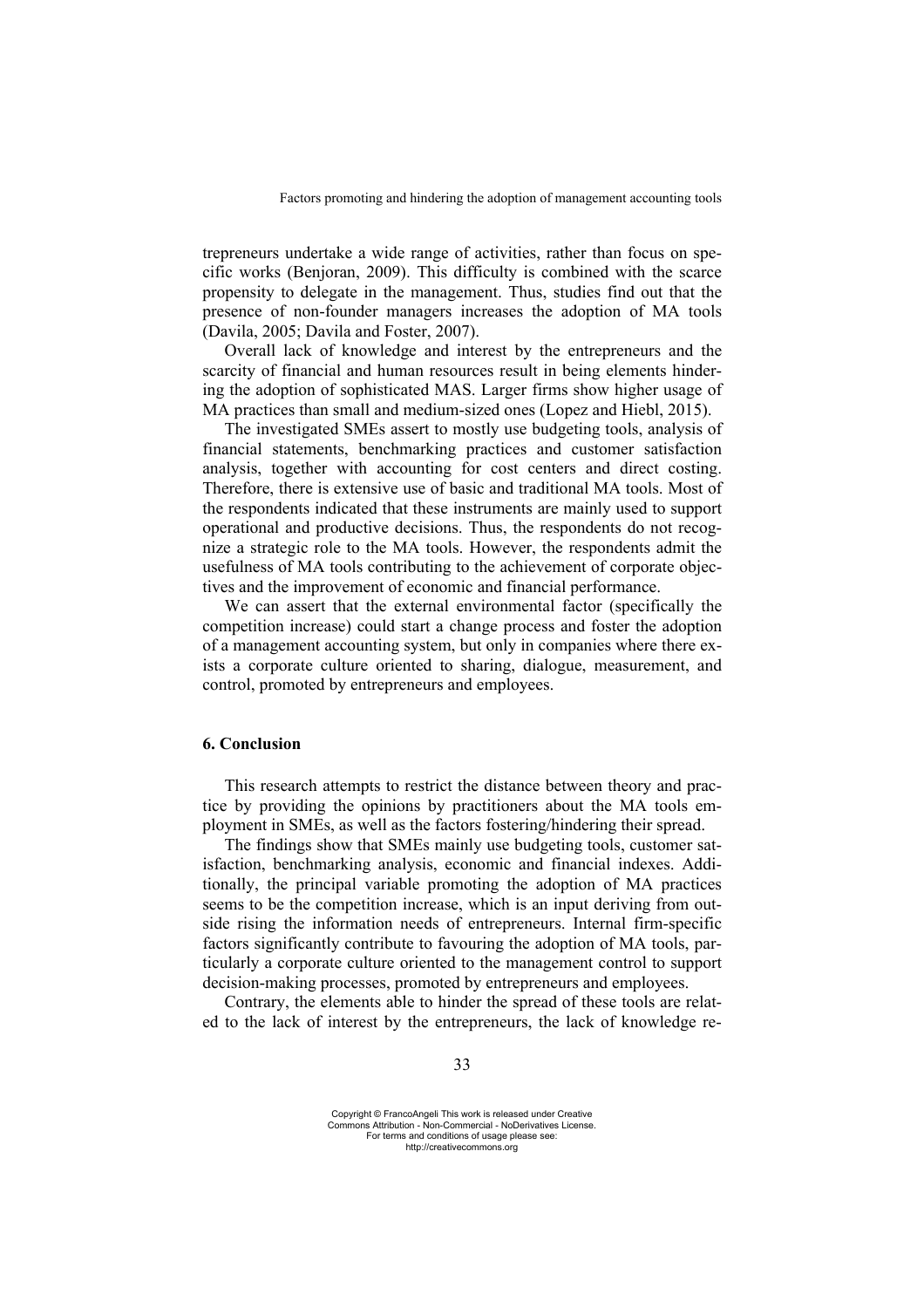garding the potentiality of MA tools, the lack of time, the scarcity of financial and human resources, the scarce propensity to delegate in the management and control area and, finally, the high complexity of MA tools.

Finally, the investigated SMEs seem to prefer traditional MA tools than innovative practices.

Overall there are two main levers that entrepreneurs should rely on to promote a more widespread MA tool usage: knowledge and human capital.

Both concepts are strongly related to education and to a university's role as the promoter of knowledge and its sharing to fill the gap between theory and practice.

However, knowing that MA practices are useful for firms and that universities are one of the most suitable sources to transfer that knowledge, is not enough to initiate the knowledge transfer process (Liyanage et al., 2009). But, this process requires a high level of engagement from both universities (the source) and firms (the receiver) and strong relationship between the participants, between what is known in theory and what is useful in practice. Both parties should have a willingness to share and acquire knowledge. Firms should be able to recognise and acquire the knowledge coming from universities, to produce new knowledge or improve the existant one and finally, to transform the knowledge into useful knowledge for organizational needs. Moreover, this process is influenced by company networking ability and by internal firm-specific and external environmental factors that can promote or hinder knowledge transfer on MA practices.

Therefore, universities should establish quality relationships with entrepreneurs and practitioners to stimulate and promote integration between theory and practice, providing specific courses aimed to increase student, entrepreneur and practitioner skills for the development of MA techniques among SMEs (Botes and Sharma, 2017). The universities, industrial associations, and consultants should encourage the development of MA systems among SMEs, to make the decisional processes more rationale and based on data, instead of intuitive. Moreover, the awareness of the importance of the control system by entrepreneurs is fundamental to support investments in qualified human resources and specific training. Therefore, firms should invest highly in human capital considering that companies are made up of people, which entails knowledge, skills, capabilities, problem-solving abilities, personal traits, creativity and willpower.

Several limitations could be mentioned. First, the restricted sample size due to the low response rate limits the possibility of results generalization. The second limitation concerns the geographical area covered and the respondents size by the research. The investigated SMEs are principally lo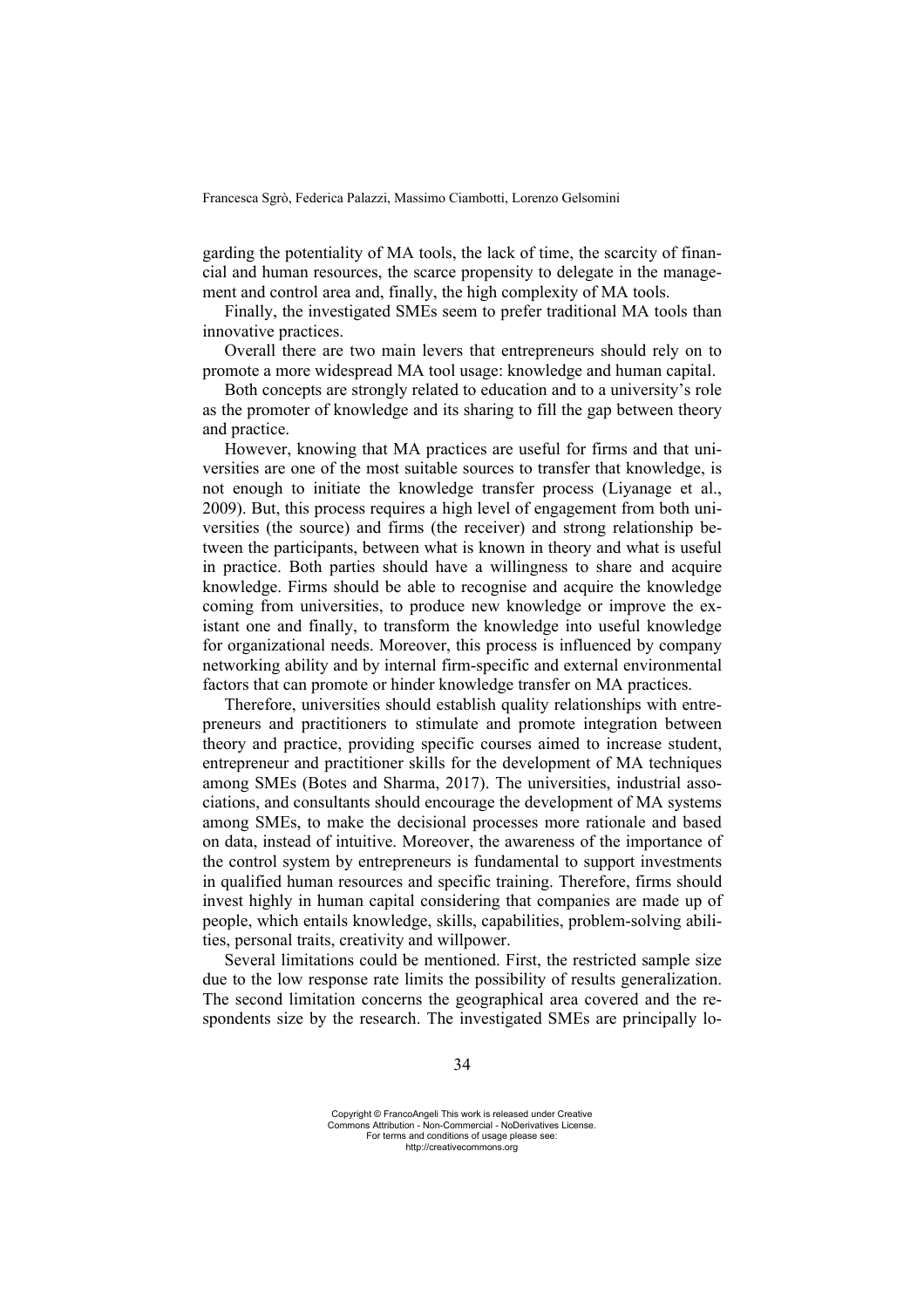cated in the North of Italy and the respondents are mainly medium-sized firms; therefore, the results could potentially be influenced by the reference context. In the future, research should be extended to a sample more representative of the entire country. Also, we could investigate the relationship between the factors favouring/hindering MA tools, the adoption of MAS, and corporate performance.

# **References**

- Alattar J.M., Kouhy R., Innes J. (2009), Management accounting information in micro enterprises in Gaza, *Journal of Accounting & Organizational Change*, 5(1), pp. 81-107.
- Amat J., Carmona S., Roberts H. (1994), Context and change in management accounting systems: A Spanish case study, *Management Accounting Research*, 5(2), pp. 107-122.
- Anderson S.W., Lanen W.N. (1999), Economic transition, strategy and the evolution of management accounting practices: the case of India, *Accounting, Organizations and Society,* 24, pp. 379-412.
- Askarany D., Yazdifar H., Askary S. (2010), Supply chain management, activity-based costing and organisational factors, *International journal of production economics*, 127(2), pp. 238-248.
- Aureli S., Ciambotti M. and Giampaoli D. (2012), The use of information systems in small and medium-sized firms. Operational tools or instruments for management control and strategy development? *Proceedings of the 7th International Conference Accounting and Management information systems*, AMIS.
- Aureli S., Cardoni A., Del Baldo M., Lombardi R. (2019), Traditional management accounting tools in SMEs' network. Do they foster partner dialogue and business innovation?, *Management Control*, Suppl. 1, pp. 35-50. Doi: 10.3280/MACO2019-SU1003.
- Aureli S., Del Baldo M. (2016), Performance Appraisal of Business Networks. How SMEs Define and Monitor Network Objectives, *Management Control*, 1, pp. 35-58. Doi: 10.3280/MACO2016-001003.
- Azudin A., Mansor N. (2018), Management accounting practices of SMEs: The impact of organizational DNA, business potential and operational technology, *Asia Pacific Management Review*, 23(3), pp. 222-226.
- Barrar P., Wood D., Jones J., Vedovato M. (2002), The efficiency of accounting service provision. *Business Process Management Journal*, 8(3), pp. 195-217.
- Becker W., Ulrich P., Staffel M. (2011), Management accounting and controlling in German SMEs – do company size and family influence matter? *International Journal of Entrepreneurial Venturing*, 3(3), pp. 281-300.
- Benjaoran V. (2009), A cost control system development: A collaborative approach for small and medium-sized contractors, *International Journal of Project Management*, 27(3), pp. 270-277.
- Botes V.L., Sharma U. (2017), A gap in management accounting education: fact or fiction, *Pacific Accounting Review*, 29(1), pp.107-126.
- Branciari S. (1996), *I sistemi di controllo nella piccola impresa*, Torino, Giappichelli.
- Broccardo L., Giacosa E., Culasso F., Ferraris A. (2017), Management control in Italian SMEs, *Global Business and Economics Review,* (5), pp. 632-647.
- Cadez S., Guilding C. (2008), An exploratory investigation of an integrated contingency

Copyright © FrancoAngeli This work is released under Creative Commons Attribution - Non-Commercial - NoDerivatives License. For terms and conditions of usage please see: http://creativecommons.org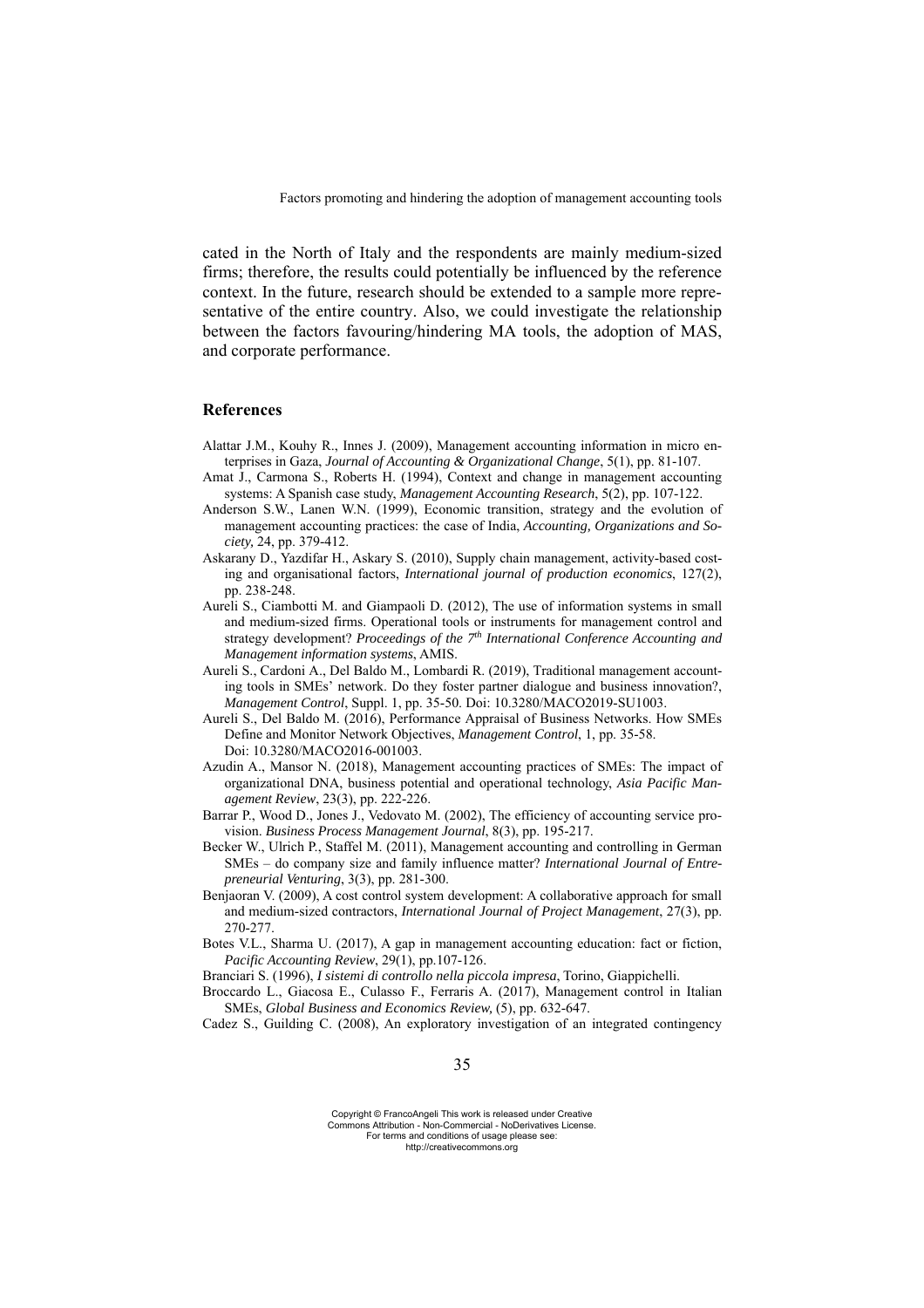model of strategic management accounting, *Accounting Organization Society*, 33(4), pp. 836-863.

- Cesaroni F.M., Sentuti A. (2019), Il cambiamento dei sistemi di controllo manageriale e il processo di successione nelle imprese familiari. Quali possibili relazioni?, *Management Control*, 1, pp. 17-44. Doi: 10.3280/MACO2019-001002.
- Chand M., Dahiya A. (2010), Application of management accounting techniques in Indian small and medium hospitality enterprises: An empirical study, *International Journal of Entrepreneurship and Small Business*, 11(1), pp. 25-41.
- Chenhall R.H. (2003), Management control systems design within its organizational context: findings from contingency-based research and directions for the future, *Accounting, organizations and society*, 28(2-3), pp. 127-168.
- Chiarini A. (2012), Lean production: mistakes and limitations of accounting systems inside the SME sector, *Journal of Manufacturing Technology Management*, 23(5), pp. 681-700.
- Ciambotti M. (2001), *L'influenza dei fattori culturali sul controllo manageriale,* Trieste, Lint.
- Ciambotti M., Dellacecca P. (2016), Quando strategie e sistemi di controllo "vanno a braccetto" nel cambiamento: il caso del Gruppo Biesse, *Controllo di gestione,* 3.
- Cinquini L. (2017), *Cost Management,* Volume 1, Torino, G. Giappichelli Editore.
- Cinquini L., Miraglia R.A., Giannetti R. (2016), Editoriale. Strumenti di gestione dei costi e misure di performance negli attuali contesti competitivi, *Management Control*, 2, pp. 5- 14. Doi: 10.3280/MACO2016-002001.
- Cinquini L, Collini P., Marelli A., Tenucci A. (2011), I cambiamenti del *costing* nelle aziende manifatturiere: risultati di una ricerca comparative, *Management Control*, 1, pp. 11- 40. Doi: 10.3280/MACO2011-001002.
- Cocca P., Alberti M. (2008, June), PMS maturity level and driving forces: an empirical investigation in Italian SMEs. In *15th International Annual EurOMA Conference "Tradition and Innovation in Operations Management* (pp. 15-18).
- Cooper R., Kaplan R.S. (1999), *The Design of Cost Management Systems,* 2nd ed, New York, Prentice Hall.
- Dávila A., Foster G. (2005), Management accounting systems adoption decisions: Evidence and performance implications from early-stage/startup companies, *The Accounting Review,* 80(4), pp. 1039-1068.
- Del Baldo M., Arcari A.M., Ruisi M. (2019), Controllo di gestione nelle PMI e consulenti esterni, *Management Control*, Suppl. 1, pp. 69-94. Doi: 10.3280/MACO2019-SU1005.
- Durden C. (2008), Towards a socially responsible management control system, *Accounting, Auditing & Accountability Journal*, 21(5), pp. 671-694.
- El-Ebaishi M., Karbhari Y., Naser K. (2003), Empirical evidence on the use of management accounting techniques in a sample of Saudi manufacturing companies. *International Journal of Commerce and Management*, 13(2), pp. 74-101.
- European Commission (2017), Annual Report on European SMEs 2016/2017, *Internal Market, Industry, Entrepreneurship and SMEs*.
- Garengo P., Bernardi G. (2007), Organizational capability in SMEs: Performance measurement as a key system in supporting company development, *International Journal of Productivity and Performance Management*, 56(5/6), pp. 518-532.
- Garengo P., Bititci U. (2007), Towards a contingency approach to performance measurement: an empirical study in Scottish SMEs, *International Journal of Operations & Production Management*, 27(8), pp. 802-825.

Copyright © FrancoAngeli This work is released under Creative Commons Attribution - Non-Commercial - NoDerivatives License. For terms and conditions of usage please see: http://creativecommons.org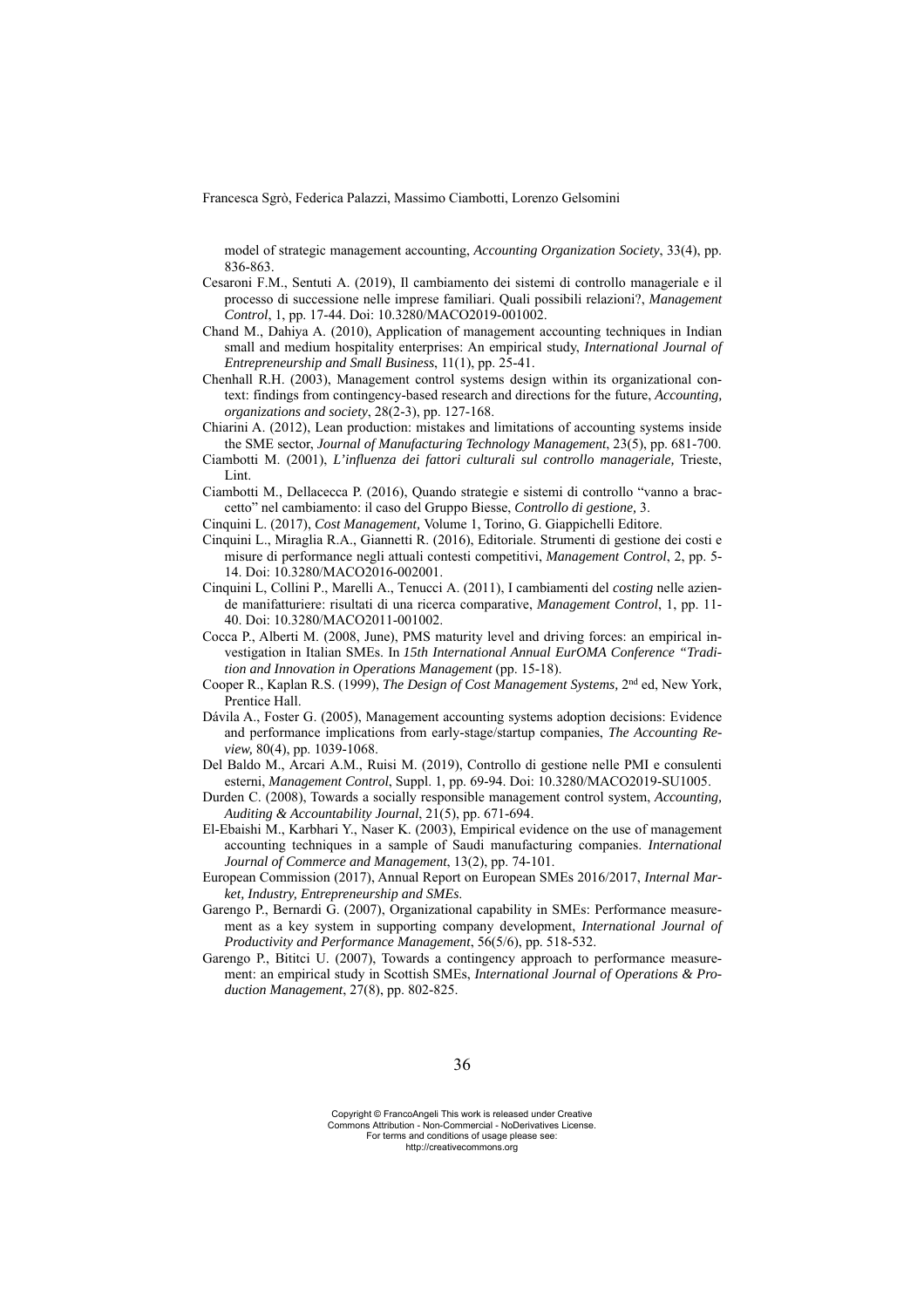- Giovannoni E., Maraghini M.P., Riccaboni A. (2011), Transmitting knowledge across generations: the role of management accounting practices, *Family Business Review*, 24(2), pp. 126-150.
- Gul F.A. (1991), The effects of management accounting systems and environmental uncertainty on small business managers' performance, *Accounting and Business Research,*  22(85), pp. 57-61.
- Halabi A.K., Barrett R. and Dyt R. (2010), Understanding financial information used to assess small firm performance: An Australian qualitative study, *Qualitative Research in Accounting & Management,* 7(2), pp. 163-179.
- Hopper T., Koga T., Goto J. (1999), Cost accounting in small and medium-sized Japanese companies: An exploratory study, *Accounting and Business Research,* 30(1), pp. 73-86.
- Hudson M., Lean J., Smart P.A. (2001), Improving control through effective performance measurement in SMEs, *Production planning & control*, 12(8), pp. 804-813.
- Hughes A. (2005), ABC/ABM activity-based costing and activity-based management: A profitability model for SMEs manufacturing clothing and textiles in the UK, *Journal of Fashion Marketing and Management: An International Journal,* 9(1), pp. 8-19.
- Ismail N.A., King M. (2007), Factors influencing the alignment of accounting information systems in small and medium-sized Malaysian manufacturing firms, *Journal of Information Systems and Small Business,* 1(1/2), pp. 1-20.
- Joshi P.L., Al-Mudhaki J., Bremser W.G. (2003), Corporate budget planning, control and performance evaluation in Bahrain, *Managerial Auditing Journal*, 18(9), pp. 737-750.
- Kajüter P., Kulmala H.I. (2005), Open-book accounting in networks Potential achievements and reasons for failures, *Management Accounting Research,* 16, pp. 179-204.
- King R., Clarkson P.M., Wallace S. (2010), Budgeting practices and performance in small healthcare businesses, *Management Accounting Research*, 21(1), pp. 40-55.
- Kober R., Subraamanniam T., Watson J. (2012), The impact of total quality management adoption on small and medium enterprises' financial performance, *Accounting & Finance*, 52(2), pp. 421-438.
- Laitinen E.K. (2011), Effect of reorganization actions on the financial performance of small entrepreneurial distressed firms, *Journal of Accounting & Organizational Change*, *7*(1), pp. 57-95.
- Lavia López O., Hiebl M.R. (2015), Management accounting in small and medium-sized enterprises: current knowledge and avenues for further research, *Journal of Management Accounting Research,* 27(1), pp. 81-119.
- Liyanage C., Elhag T., Ballal T., Li Q. (2009), Knowledge communication and translation a knowledge transfer model. *Journal of Knowledge management*, 13(3), pp. 118-131.
- Mancini D. (2016), Accounting Information Systems in an Open Society. Emerging Trends and Issues, *Management Control*, 1, pp. 5-16. Doi: 10.3280/MACO2016-001001.
- Mancini D. (2018), Evoluzione e prospettive dei sistemi di informazione e controllo, *Management Control*, Suppl. 2, pp. 5-14. Doi: 10.3280/MACO2018-00SU2001.
- Manville, G. (2007), Implementing a balanced scorecard framework in a not for profit SME, *International Journal of Productivity and Performance Management*, 56(2), pp. 162- 169.
- Marasca S. (2013), Il budget: prospettive evolutive*,* in Marasca S., Marchi L., & Riccaboni A. (a cura di), *Controllo di Gestione. Metodologie e strumenti,* Arezzo, KNOWITÀ Editore.
- Marc M., Peljhan D., Ponikvar N., Sobota A., Tekavcic M. (2010), Determinants of integrated performance measurement systems usage: An empirical study, *Journal of Applied Business Research*, 26(5), p. 63.

Copyright © FrancoAngeli This work is released under Creative Commons Attribution - Non-Commercial - NoDerivatives License. For terms and conditions of usage please see: http://creativecommons.org